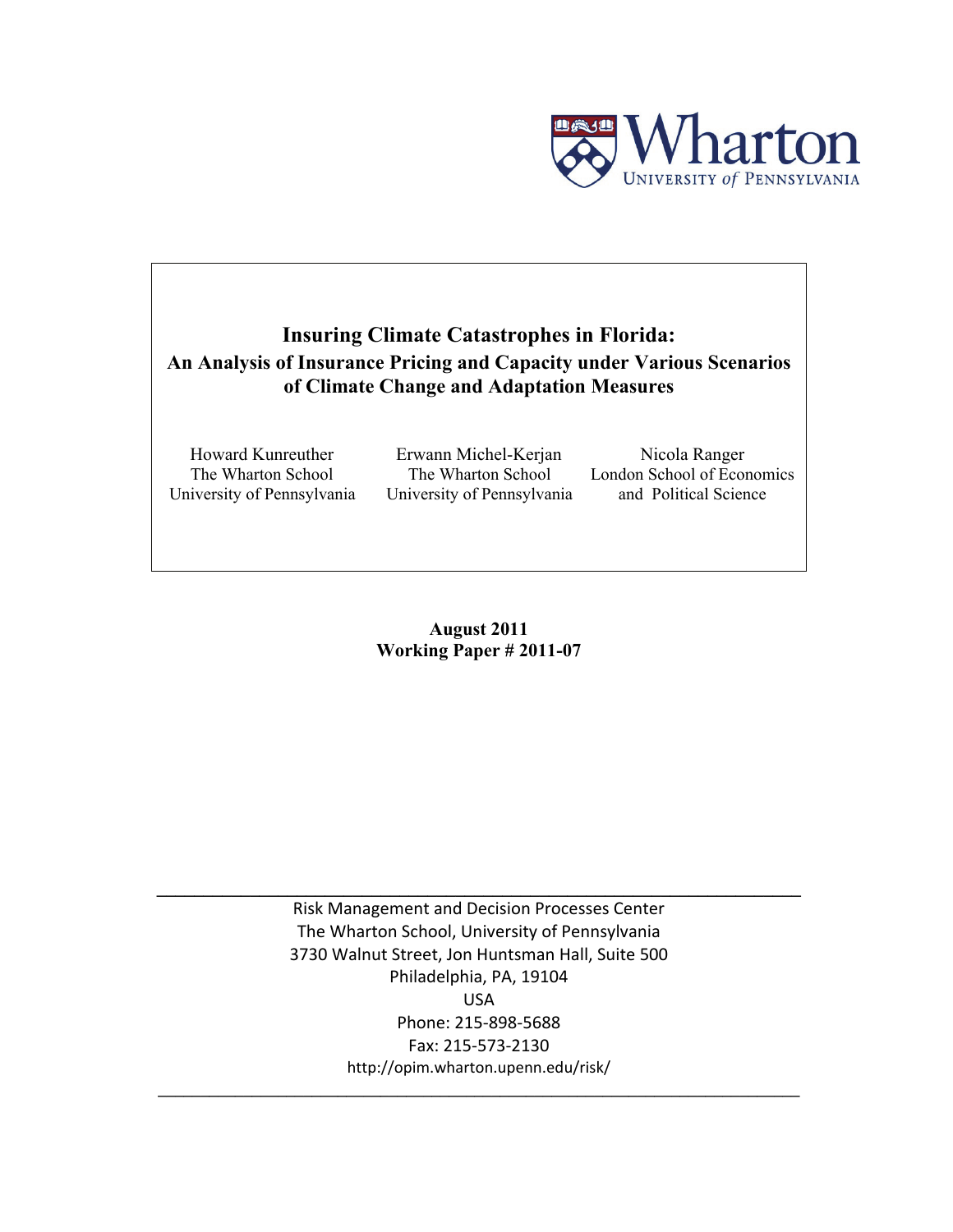## **THE WHARTON RISK MANAGEMENT AND DECISION PROCESSES CENTER**

Established in 1984, the Wharton Risk Management and Decision Processes Center develops and promotes effective corporate and public policies for low‐probability events with potentially catastrophic consequences through the integration of risk assessment, and risk perception with risk management strategies. Natural disasters, technological hazards, and national and international security issues (e.g., terrorism risk insurance markets, protection of critical infrastructure, global security) are among the extreme events that are the focus of the Center's research.

The Risk Center's neutrality allows it to undertake large‐scale projects in conjunction with other researchers and organizations in the public and private sectors. Building on the disciplines of economics, decision sciences, finance, insurance, marketing and psychology, the Center supports and undertakes field and experimental studies of risk and uncertainty to better understand how individuals and organizations make choices under conditions of risk and uncertainty. Risk Center research also investigates the effectiveness of strategies such as risk communication, information sharing, incentive systems, insurance, regulation and public-private collaborations at a national and international scale. From these findings, the Wharton Risk Center's research team – over 50 faculty, fellows and doctoral students – is able to design new approaches to enable individuals and organizations to make better decisions regarding risk under various regulatory and market conditions.

The Center is also concerned with training leading decision makers. It actively engages multiple viewpoints, including top-level representatives from industry, government, international organizations, interest groups and academics through its research and policy publications, and through sponsored seminars, roundtables and forums.

More information is available at http://opim.wharton.upenn.edu/risk.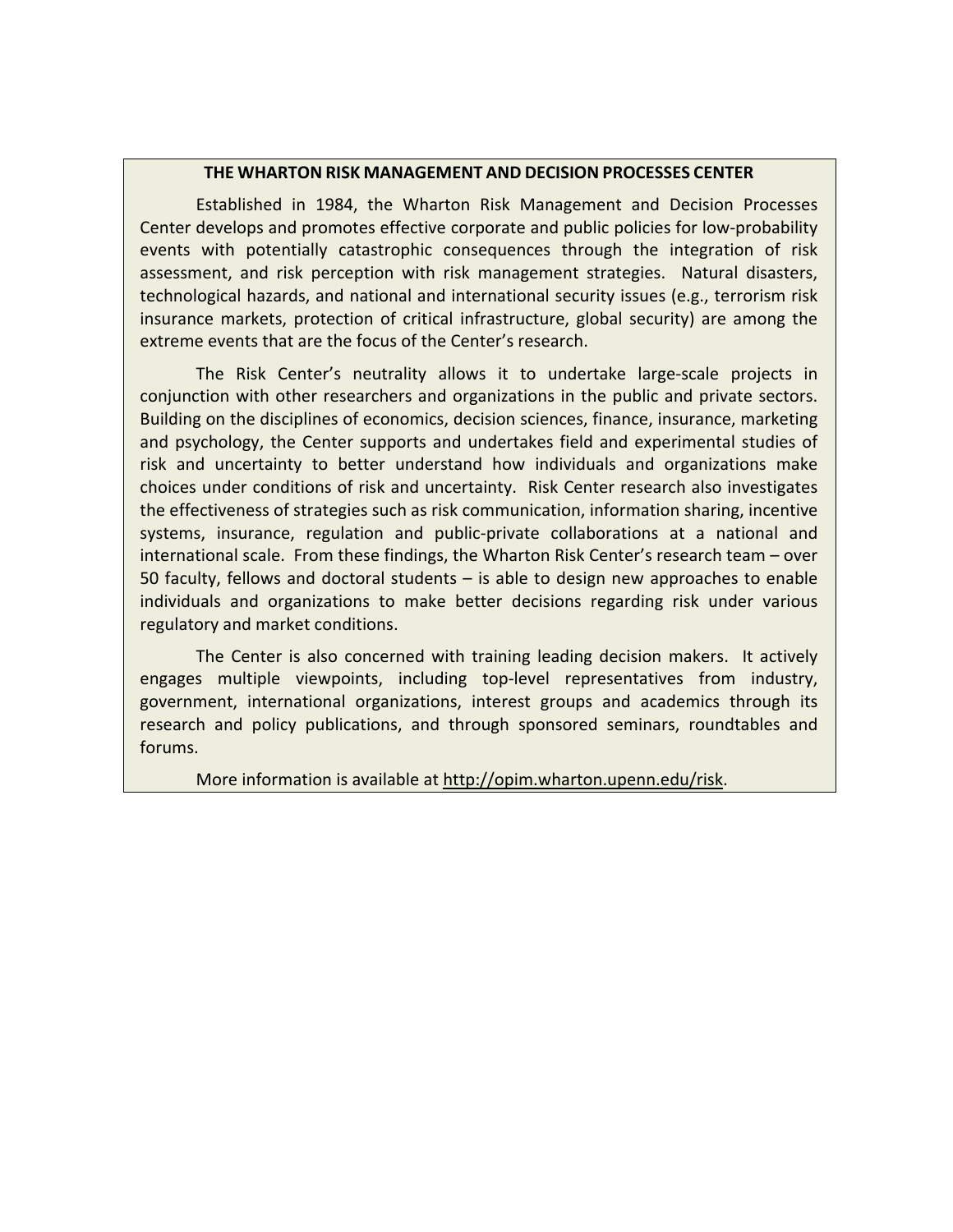## **Insuring Future Climate Catastrophes**

Howard Kunreuther<sup>1</sup>, Erwann Michel-Kerjan<sup>1</sup> *Center for Risk Management and Decision Processes, The Wharton School, University of Pennsylvania, USA* 

Nicola Ranger $<sup>2</sup>$ </sup>

*Centre for Climate Change Economics and Policy, London School of Economics and Political Science, UK* 

August 15, 2011

#### Abstract

The combined influences of a change in climate patterns and the increased concentration of property and economic activity in hazard-prone areas has the potential to threaten the availability and affordability of insurance in some regions. This paper evaluates the premiums that private insurers are likely to charge and their ability to cover residential losses against hurricane risk in Florida as a function of (a) recent projections on future hurricane activity in 2020 and 2040; (b) insurance market conditions (i.e., soft or hard market); (c) the availability of reinsurance; and (d) the adoption of adaptation measures (i.e., implementation of physical risk reduction measures to reduce wind damage to the structure and buildings).

 For the residential portfolio the total price of insurance across Florida (pure premium with no loading) is estimated at \$9 billion in a soft market and \$13 billion in a hard market for the 1990 baseline climate conditions. For the worst case climate scenario in a hard market with the present design of Florida homes as of 2009 (*current adaptation)*, the annual total price increases to \$25 billion in 2020 and \$32 billion in 2040. Adaptation measures can significantly reduce losses and the total premium; for example, in a hard market, where all homes in Florida meet the current building code (*full adaptation*), the total insurance premium would decrease from \$13 to \$6 billion for the 1990 baseline. If insurers can access reinsurance they will be able to cover 100% of the loss for a 100-year return hurricane, and 63% and 55% for a 250-year hurricane in 2020 and 2040 under a *full adaptation* scenario. Property-level adaptation and the maintenance of strong and competitive reinsurance markets will thus be essential to maintain the affordability and availability of insurance in the new era of catastrophe risk.

*Keywords: Climate change, natural catastrophe risk, insurance, risk management, tropical cyclones, hurricane damage* 

<sup>&</sup>lt;sup>1</sup>. Correspondence:  $k$ unreuther@wharton.upenn.edu and erwannmk@wharton.upenn.edu phone: 215-898-5688 fax: 215-573-2130

<sup>&</sup>lt;sup>2</sup> Email:  $n.random@$ lse.ac.uk.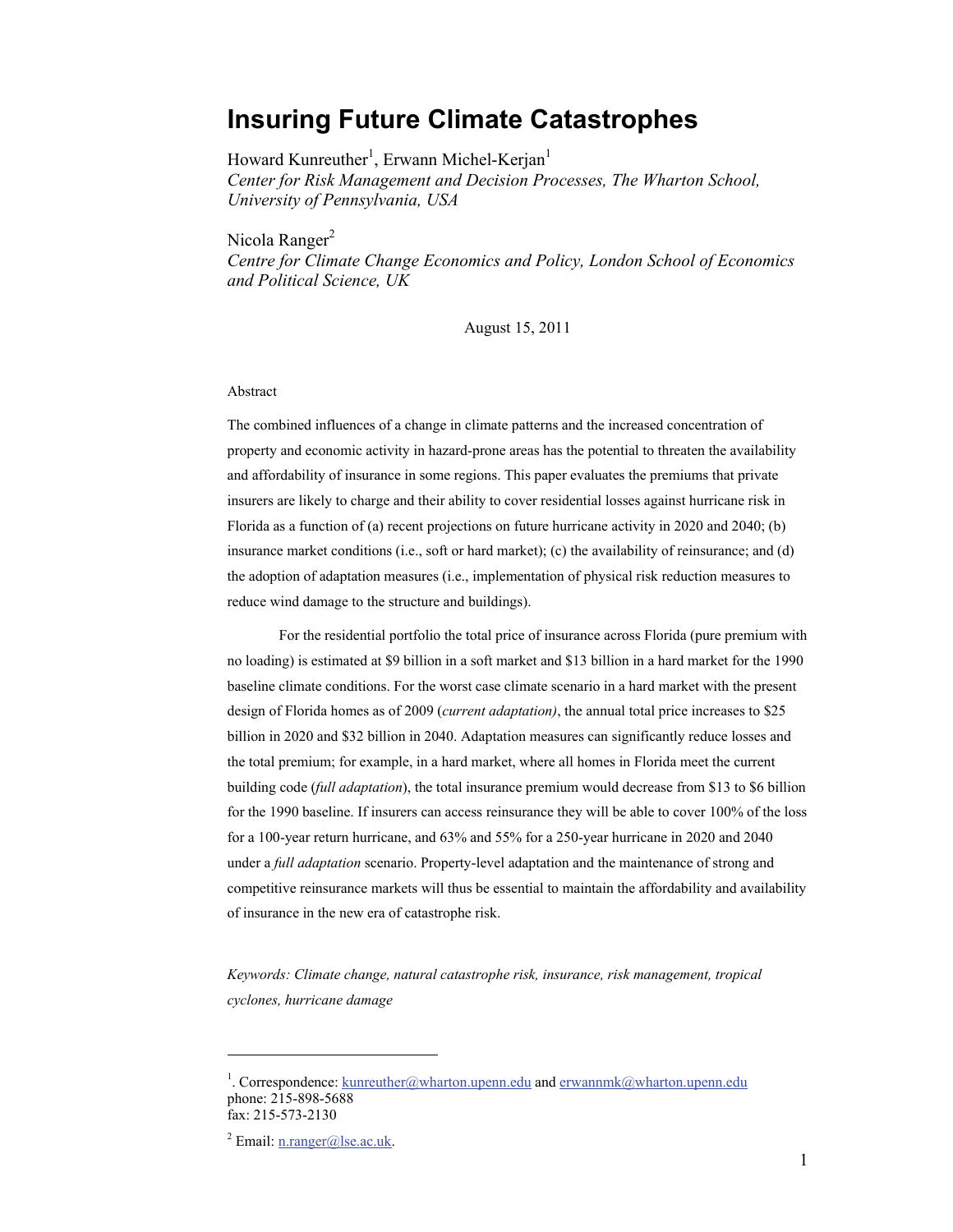# **1. Introduction**

Insurance is an important risk management tool; today the insurance industry absorbs around 40% of catastrophe losses in the industrialized countries (Hoeppe and Gurenko 2006). This paper explores the potential implications of climate change for the availability and affordability of insurance in the world's largest insurance market, the USA, focusing on wind-related property insurance in Florida. Specifically, the paper evaluates the implications of current and future hurricane activity for the price of insurance and the ability of the private insurance sector to provide coverage. We also evaluate the benefits of adaptation and competitive reinsurance markets in helping to constrain prices and extend insurance coverage.

Recent experience suggests that the world has already entered a new era of catastrophe risk. Of the 25 most costly insured catastrophes worldwide between 1970 and 2010, fifteen have occurred since 2001. With the exception of the terrorist attacks on September 11, 2001, all twenty-five of these catastrophes were natural disasters. More than 80 percent of these were weather-related events with nearly three-quarters of the claims in the United States (Kunreuther and Michel-Kerjan 2011). The observed increase in the costs of disasters results from several parallel influences. These comprise rapid population growth, an increase in the value at risk (e.g. more residences and infrastructure in hurricane-prone areas), density of insurance coverage and the possible impact of global warming on the frequency and severity of hurricanes.

The state of Florida, the focus of this study, provides an example of why losses from natural disasters have increased so rapidly. Until recently the economic impact of hurricanes was limited due to the sparseness of Florida's population; in 1950, the state ranked 20th in population in the U.S. with 2.8 million inhabitants. With the large influx of new residents, Florida was the fourth most populous state in the U.S. in 2010 with 18.8 million people, nearly a 570 percent increase since 1950. It is estimated that, after correcting for inflation, the damage from Hurricane Andrew, which hit Miami in 1992, would have been more than twice as great if it had occurred in 2005 (Pielke et al. 2008).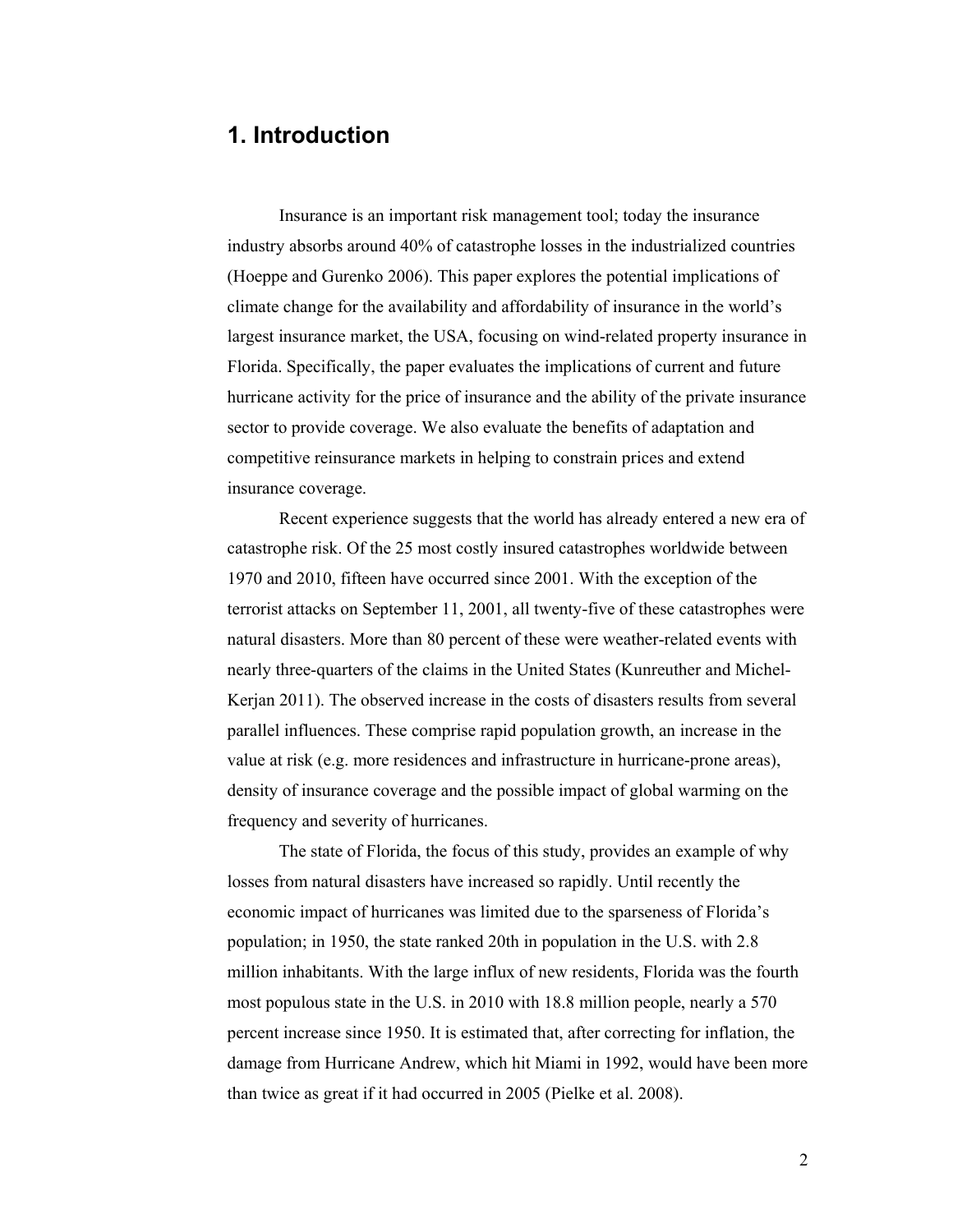This increased exposure to hurricanes is not unique to Florida. As of December 2007, Florida and the state of New York each had nearly \$2.5 trillion in insured property value located on the coast. The coastal insured value in the United States for the top 10 states combined accounts for more than \$8.3 trillion (Kunreuther and Michel-Kerjan 2011). If one adds what is covered against floodrelated damage by the National Flood Insurance Program, the insured property value at risk would be augmented by \$1 trillion. These figures only reflect the insured portion of the total exposure. Such huge concentrations of value in highly exposed areas indicates that any very strong hurricane that hits these regions is likely to inflict hundreds of billion dollars of economic losses.

 Cost-effective adaptation measures can play an important role in constraining losses from hurricanes. An analysis of four states, Florida, New York, South Carolina and Texas, reveals that if the latest building codes were enforced on all residential homes, damage from hurricanes would be reduced significantly. For example, losses from a hurricane with a 500-year return period hitting Florida would be reduced by more than 50 percent if all residential structures met the requirements defined by the Institute for Business and Home Safety (Kunreuther and Michel-Kerjan 2011). However, despite its experience with natural catastrophes and adequate resources to prepare for them, the United States still has inadequate loss-reduction measures in place to deal with largescale natural disasters Recent catastrophe losses and the failure of residents in hazard-prone areas to invest in adaptation measures highlight the challenges of reducing the impact of natural disasters (Bouwer et al. 2007; Cummins and Mahul 2009; Kunreuther and Michel-Kerjan 2011).

The impact of manmade climate change on current and future risk is somewhat uncertain. The debate on whether the series of major hurricanes that affected the USA in 2004 and 2005 might be partially attributable to manmade climate change is still ongoing. It is clear that 2005 was one of the warmest years on record in the Atlantic Basin region (e.g., Knutson et al. 2010; Hegerl et al. 2007) and that higher ocean temperatures lead to an exponentially higher evaporation rate in the atmosphere, which increases the intensity of cyclones and precipitation. In the North Atlantic (Atlantic, Caribbean, Gulf of Mexico), the total number of Category 4 and 5 hurricanes rose from sixteen in the period 1975- 1989 to twenty-five in the period 1990-2004; however, the short length of high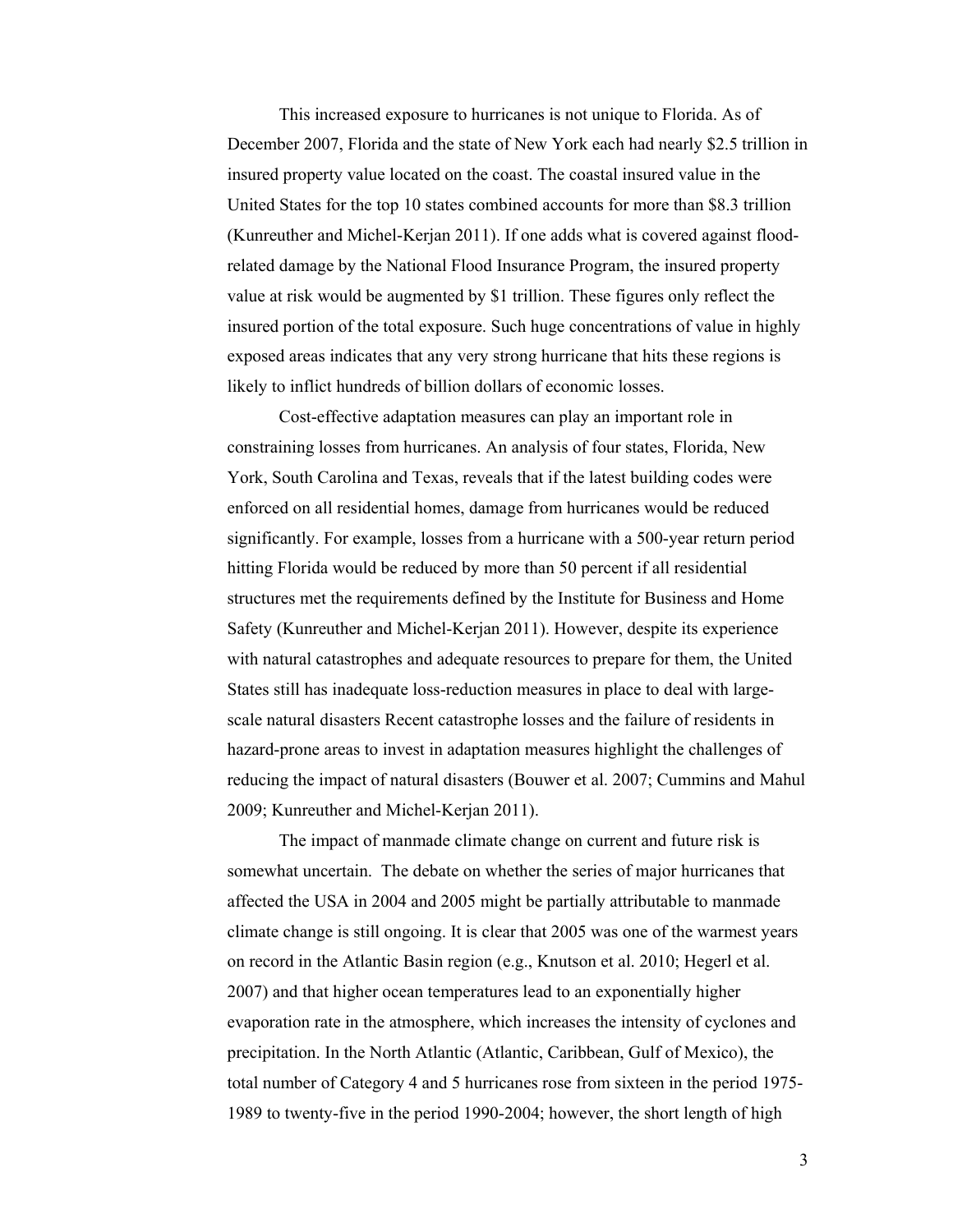quality data records mean that it is not currently possible to discern whether this apparent trend is due to manmade climate change or part of a natural cycle.

Looking forward, Knutson et al. (2010) indicates that future projections based on theory and high-resolution dynamical models consistently reveal that globally, climate change will cause a shift in tropical storm intensities towards stronger storms. But the study is also cautious, stressing that, for all cyclone parameters, projected changes for individual basins show large variations between different studies. For the Atlantic Basin, the majority of the studies reviewed by Knutson et al. project, on average, an increase in storm intensity, although a minority of individual models do project reductions. An increase in the number of major hurricanes is likely to translate into a greater number hitting the coasts, thus causing more severe damage to residences and commercial buildings in the coming years. These future projections raise issues with respect to the insurability of hurricane risk in hazard-prone areas.

To better understand the implications of future climate variability on the affordability and availability of insurance in hazard-prone areas, this paper address the following questions:

- What prices will insurers/reinsurers charge to cover wind damage from hurricanes in future years based on different climate scenarios under soft and hard market assumptions
- How much insurance protection (capacity) can the private sector provide against losses from severe hurricanes with different return periods using different climate scenarios
- What will be the impact on insurance/reinsurance prices and availability of coverage if all homeowners in Florida adopted adaptation measures (i.e., incorporated in the current statewide building code)?

# **2. The Price of Insurance under Different Climate Scenarios**

## **2.1. Scenarios for Hurricane Risk in Florida**

Scenarios of future hurricane risk in Florida are taken from Ranger and Niehörster (2011) (hereafter, RN2011). RN2011 uses a climate-catastrophe modeling approach to generate a set of twenty-four scenarios based on the most recent hazard projections from the scientific literature. Our analyses focus on two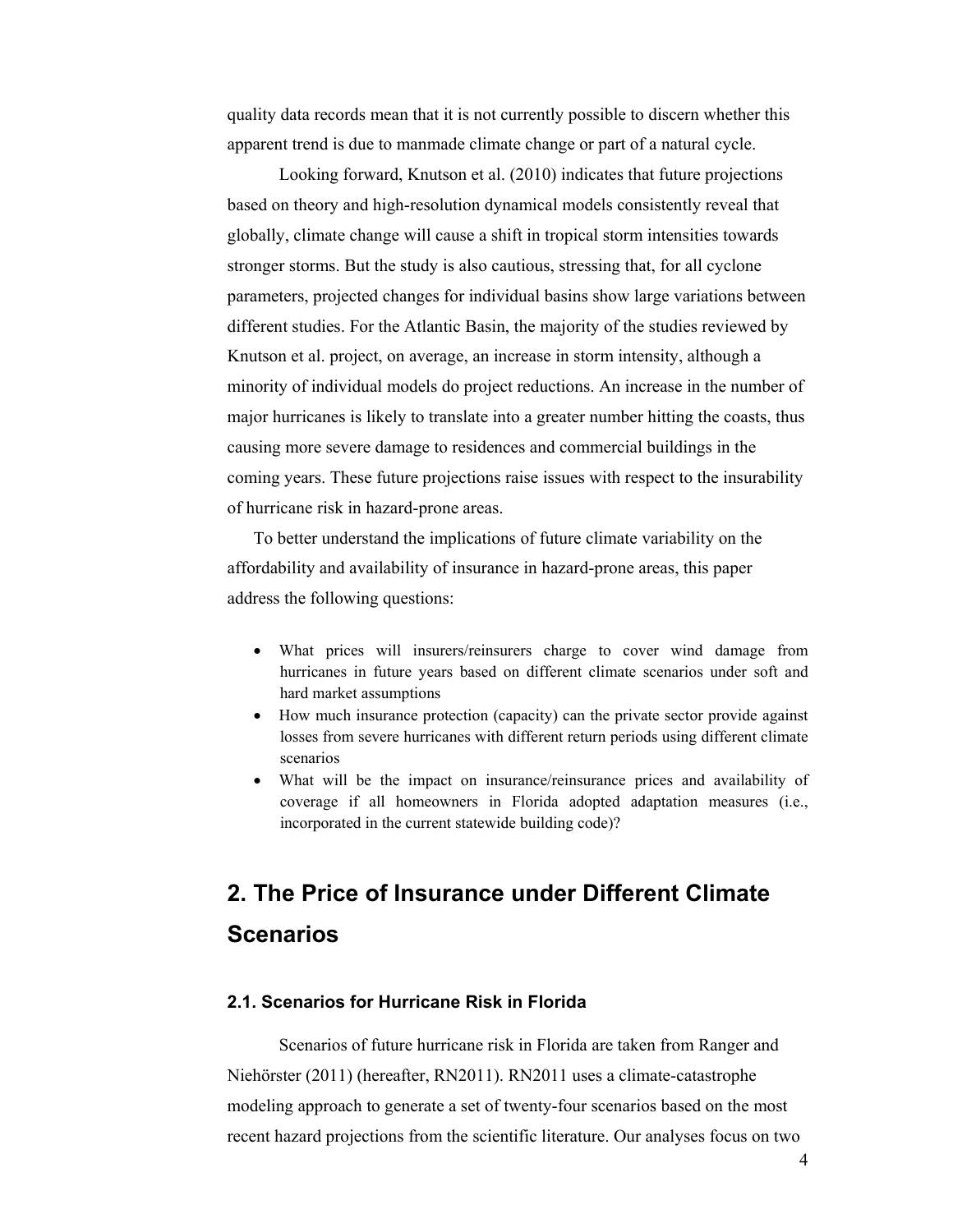of those scenarios from Bender et al. 2010 that reflect the upper and lower bound hazard projections from recent dynamical model simulations. Bender et al*.* use a technique known as dynamical-downscaling, which couples projections from a global circulation model (GCM) to a high resolution regional model able to simulate the characteristics of localized tropical storms. The two scenarios presented here are based on the GFDL-CM2.1 and UKMO GCMs.<sup>3</sup> We refer to these as the *high* and *low* climate change scenarios, respectively. Further details on the hazard scenarios are given in Online Resource A.

Some scientists have suggested that the range of outcomes predicted by current dynamically-based models (e.g., Bender et al. 2010) may be too narrow. For this reason, we also provide projections in Online Resource B for the *upperbound* and *lower bound* scenarios from RN2011 based on a statisticaldownscaling approach as discussed in Vecchi et al. (2008). For purposes of this study, all scenarios should be treated with equal confidence.

 These scenarios represent plausible long-term trends due to manmade climate change. They do not account for annual variability in hurricanes due to natural variations, such as the El Nino Southern Oscillation and the chaotic nature of weather. Such natural variations would occur in addition to the trend due to manmade climate change, meaning that losses in any particular year could be above or below the trend in average annual loss. Bender et al. 2010 and RN2011 suggest that changes in storm activity driven by manmade climate change are unlikely to exceed the range of this natural variability for at least a decade and potentially several decades. This means that estimates of annual losses (and the total insurance price) given in this study represent an average value over time (here, a 5-year average). Accordingly, actual values in a single year may be significantly above or below this value.

The outputs of RN2011 are exceedance probability  $(EP)^4$  curves for each hazard scenario. Projections are given for 5-year time slices centered on 2020 and 2040. These EP curves use proprietary loss information provided by the modeling company Risk Management Solutions, Inc. (RMS) for a synthetic portfolio

<sup>&</sup>lt;sup>3</sup> The climate model names are the names of the institutions that built them. GFDL-CM2.1 was built by the Geophysical Fluid Dynamics Laboratory. Climate Model 2.1 UKMO was built by the United Kingdom Met Office.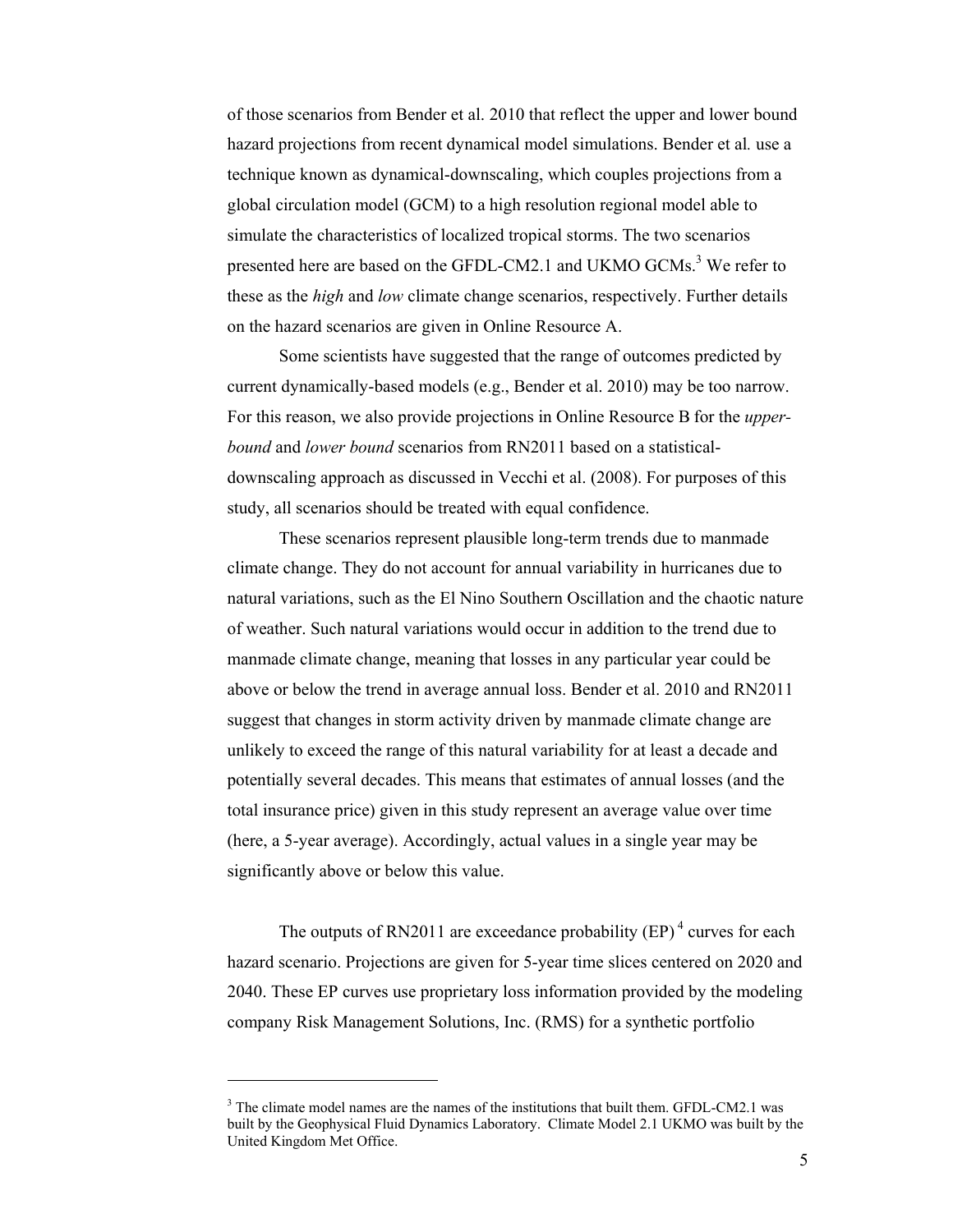representing residential property in Florida. Here, we treat this as a single insurance portfolio. The portfolio (named the "Hybrid Exposure Set") is defined in Risk Management Solutions (RMS) (2010) and includes almost 5 million residential buildings across Florida, with a total insured value of \$2 trillion USD. The portfolio represents residential exposure in Florida in 2009 and will be held constant over time across all our simulations.

## **2.2. Pricing of Hurricane Insurance for the Studied Residential Portfolio**

We investigate the price of different layers of risk for the entire residential property portfolio in Florida, where each layer represents a possible tranche of insurance or reinsurance coverage. Utilizing the EP curves from RN2011, we generated estimates of the Average Annual Loss (AAL) and standard deviations (σ) of the AAL for wind-related hurricane risk<sup>5</sup> for each layer of coverage under the set of climate scenarios and two vulnerability conditions: *Current Adaptation*  and *Full Adaptation. Current Adaptation* characterizes the existing building code status of homes in Florida (as of 2009). The *Full Adaptation* condition upgrades all homes in Florida so they are in compliance with the Florida Building Code 2004. Given that most buildings in Florida were built prior to 2004 (eight-five percent of the portfolio), this represents a significant upgrade in building standards in their resistance to wind and would require a significant capital investment to retrofit the existing residential building stock.

 We assume that insurance is provided by one representative insurer and that this insurer is behaving in the same manner as a reinsurer does by setting prices for different layers of coverage. More specifically, consider a layer of coverage ( $\Delta$ ) for wind damage from hurricanes in Florida (e.g.,  $\Delta$ = \$5 billion to \$10 billion).

The price of insurance  $(P_{\Delta})$  for this layer of coverage is determined by calculating the average annual losses (AAL) in this layer and applying a given loading factor to it. The loading represents the additional premiums the insurer needs to charge to compensate for costs other than the expected loss (i.e., the

<sup>&</sup>lt;sup>4</sup> An EP curve specifies the probability that a certain level of losses will be exceeded in a specific location over a specified period of time (in this case, one year).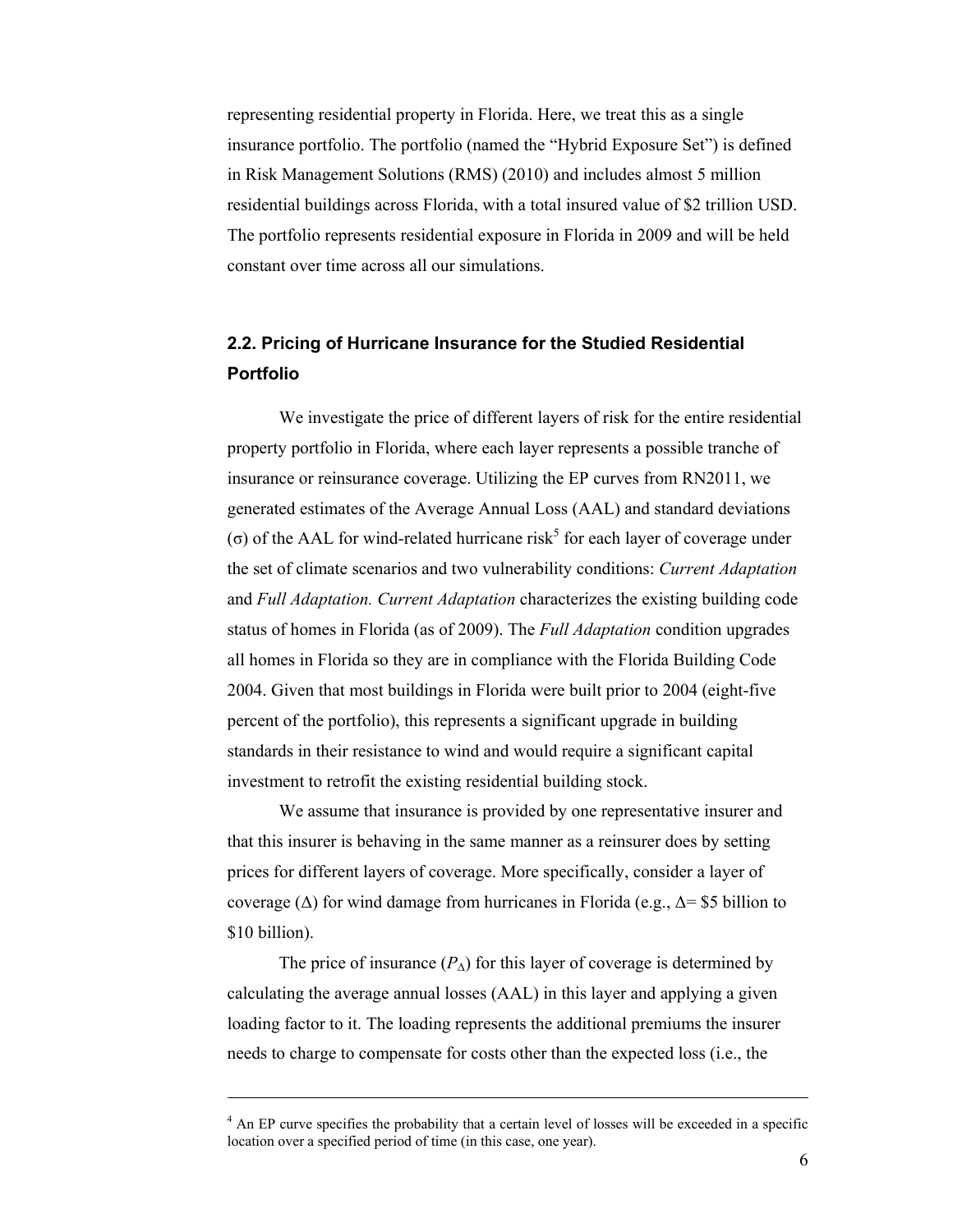marketing, brokerage, claims processing expenses, and taxes) while at the same time ensuring that the coverage earns a high enough expected return on equity so it is attractive so investors want to allocate some of their capital to this insurance company.

 The price also reflects the variance of the AAL since this determines the amount of surplus<sup>6</sup> that should be kept liquid to protect the insurer against the possibility of insolvency or a significant catastrophe loss. As the variance of AAL increases, the insurer will charge a higher price for a given portfolio or layer of that portfolio to reflect the lower return that this portion of surplus can earn because it must be easily accessible as cash should a catastrophic loss occur.

 As discussed in Kunreuther and Michel-Kerjan (2011), reinsurers often determine the premium  $(P_{\Lambda})$  for a specific layer of coverage ( $\Delta$ ) that captures these concerns by using the following formula:

$$
P_{\Delta} = E(L_{\Delta})(1 + \lambda) + c \cdot \sigma_{\Delta}
$$
 (1)

where  $E(L_A)$  is the expected loss or AAL for the given layer  $\Delta$ ,  $\lambda$  *is* the loading factor,  $\sigma_A$  is the standard deviation of a pre-specified portfolio of layer  $\Delta$  and *c* can be viewed as the degree of risk aversion of the (re)insurer. More specifically, a lower value of *c* translates into more capacity being provided by the (re)insurer for a given price, all things being equal.

*L*<sub>*Δ*</sub> reflects the loss distribution for layer  $\Delta$ . The higher the value of  $\sigma_{\Delta}$ , the more the (re)insurer will want to charge for covering losses from layer Δ. A (re- )insurer who is highly risk averse will specify a higher value of *c* reflecting its concern with taking on any new book of business.

 Of course the price a (re)insurer wants to charge depends on market conditions. We first look at what is often referred as a "soft" market in the insurance industry. Soft markets typically are characterized by new entrants into the business, generous underwriting provisions, and aggressive discounting of premiums to gain volume. Hard markets occur when insurers and reinsurers want to charge a much higher price because they have suffered large losses from recent

<sup>&</sup>lt;sup>5</sup> Storm surge losses are not included here.

<sup>&</sup>lt;sup>6</sup> By surplus we mean the difference between an insurer's assets and liabilities, i.e., its net worth.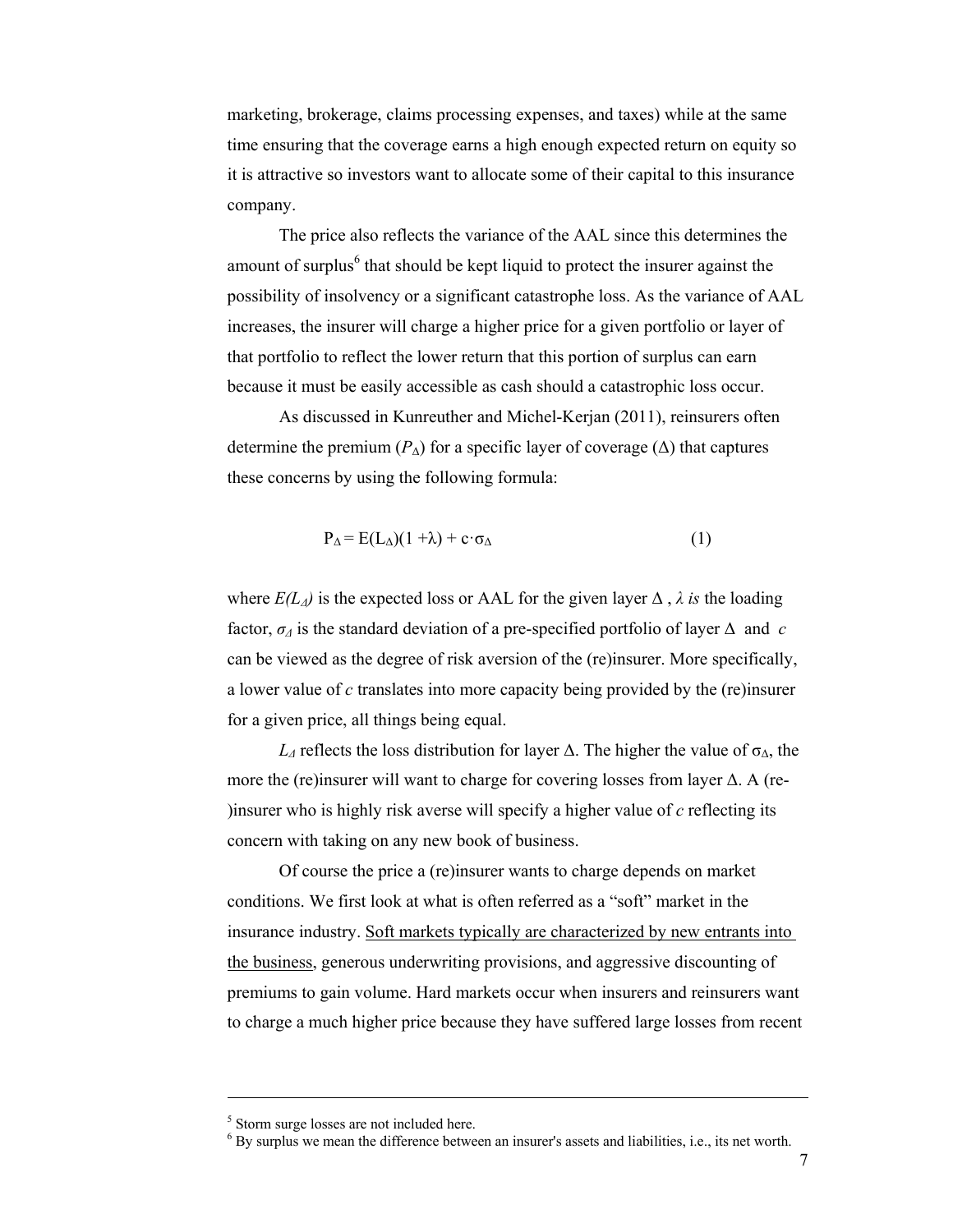catastrophes and face a higher cost of capital to protect themselves against catastrophic losses.

 To reflect these two market conditions in our equation (1), we assume that  $c = 0.4$  in a soft market and  $c = 0.7$  in a hard market. Six loss layers were specified, using attachment and exhaustion points so that losses double from one layer to the next (Figure 1); that is, \$0 and \$5 billion for *Layer 0*, \$5 billion to \$10 billion for *Layer 1*, \$10 billion to \$20 billion for *Layer 2*, \$20 billion to \$40 billion for *Layer 3*, \$40 billion to \$80 billion for *Layer 4*, and greater than \$80 billion for *Layer 5,* the residual layer. With these defined layers, a loss model was run to determine  $E(L_A)$  and  $σ_A$  for each layer Δ.

 Figure 1 depicts the return periods associated with the attachment and exhaustion points for the Florida portfolio under the baseline climate conditions (i.e., 1990), as well as the average annual loss and standard deviation for each layer. For example, Layer 4 which covers insured losses from \$40 billion to \$80 billion (i.e., \$40 billion in excess of \$40 billion using (re-)insurance terminology) has an attachment point with an annual probability of 1 in 40 and an exhaustion point with annual probability of 1 in 145.

#### [FIG 1]

In this paper, we assume that there is no loading factor on the top of the pure premium (i.e.,  $\lambda = 0$  in equation (1)) so  $P_{\lambda} = E(L_{\lambda}) + c \cdot \sigma_{\lambda}$ .<sup>7</sup> Tables 1a and 1b summarize the price of insurance for (a) different layers under the two market conditions (soft/hard market), (b) different years (1990, 2020, and 2040), and (c) the low and high climate change projections, assuming current adaptation levels for residences in Florida.<sup>8</sup>

[TABLE 1A] [TABLE 1B]

<sup>&</sup>lt;sup>7</sup> It is also possible to compute the ratio  $c \cdot \sigma_{\Delta}$  /( $E(L_{\Delta})$  to measure the effect of volatility on reinsurance prices but this is outside the scope of this paper.

<sup>&</sup>lt;sup>8</sup> We assume that only one insurer provides coverage for the more than 5 million residencies in the portfolio. Hence we cannot compare these results with what each insurer doing business in Florida in 1990 was actually charging for its individual portfolio.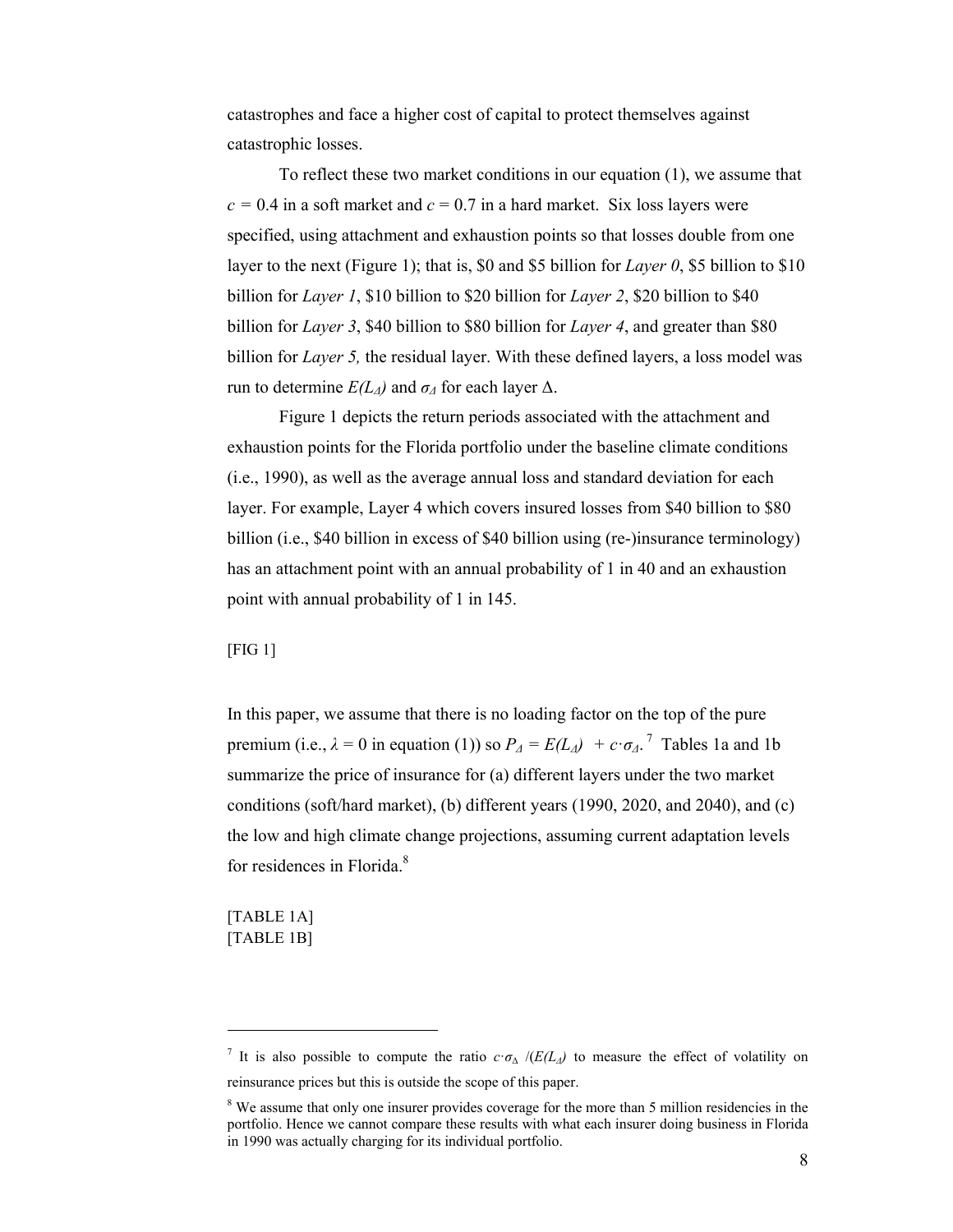Table 1 shows that there are important differences in the prices depending on the condition of the insurance markets and the climate change scenario used to generate losses in 2020 and 2040. For the baseline climate case of 1990, the premium for all layers of coverage ranges from \$9.3 billion (soft market) to \$12.9 billion (hard market). When projecting future losses, the insurance price to cover the portfolio falls by over 21% in 2020 and 27% in 2040 relative to the 1990 base case for low climate change scenario, and are projected to rise by around 5% in 2020 and 10% in 2040 for the high climate change scenario. The worst-case and best-case risk scenarios from RN2011 give an even broader range of possible future prices (see supplementary materials for full data); from a baseline of \$12.9 billion in 1990, to \$4.7 to \$24.2 billion in 2020 and \$4.7 to \$32.1 billion in 2040 under hard market conditions.

## **3. Impact of Adaptation on Insurance Price**

This section examines the role that adaptation (i.e., implementation of physical risk reduction measures to make buildings more resilient to wind) can play in reducing the price of insurance. The adaptation measure we consider is the adoption of a package of physical property-level resistance and resilience measures consistent with the current Florida building code. We evaluated the impact of *Full Adaptation* on wind-related losses from hurricanes by calculating new EP curves based on proprietary information provided by Risk Management Solutions. For this analysis, we utilize only the high and low climate change scenarios.

Based on equation (1), Table 2 compares the price of insurance for the *Current Adaptation* and *Full Adaptation* scenarios for a hard market where  $c = 0.7$ for the two climate change scenarios. When all structures utilize adaptation measures as specified in Florida's building code for hurricane-prone areas (*Full Adaptation)*, the price of insurance falls significantly. For example, under baseline climate conditions, the total price to cover all structures in Florida decreases from \$12.6 billion in the *Current Adaptation* scenario to \$6 billion in the *Full Adaptation* scenario. The change in price in 2020 and 2040 with climate change,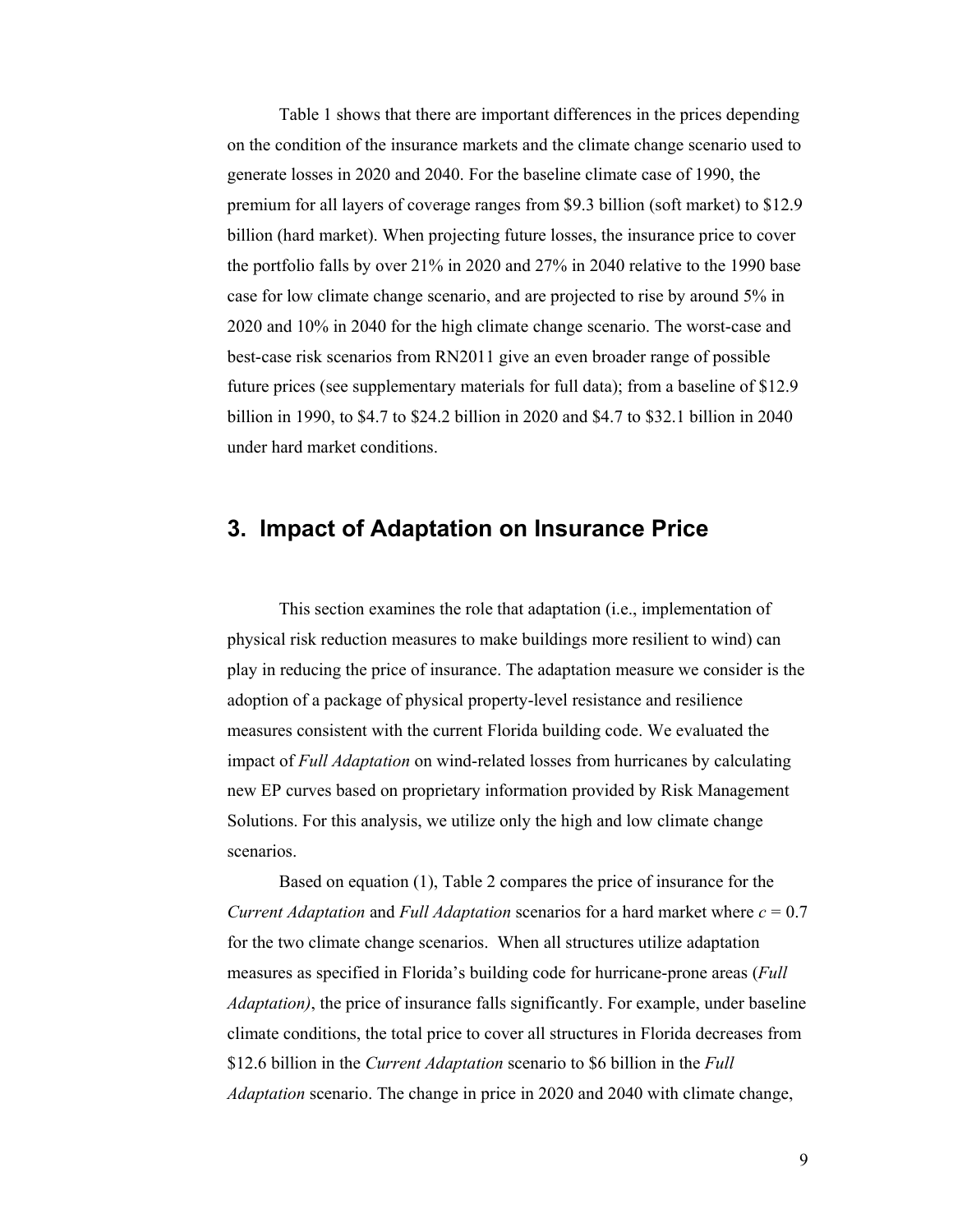with and without adaptation, is depicted graphically in Figure 2, where the arrows represent the price difference with adaptation.

[TABLE 2]

We also look at events with specific return-period. Table 3 compares the gross wind losses in Florida from hurricanes with return periods of 100, 250 and 500 years with current and full adaptation measures in place. The impact of Full Adaptation is highly significant, cutting the loss by more than 50 percent for the 100-year return period, and by approximately 45 percent and 40 percent for the 250- and 500-year return period hurricanes, respectively.

[FIG 2]

[TABLE 3]

# **4. Ability of Insurers to Cover Losses with and without Adaptation**

This section examines the ability of the insurance industry to cover losses from hurricanes. Specifically, we determine what fraction of losses from a 100 year, 250-year and 500-year hurricane the private insurance market could cover in scenarios with and without climate change and adaptation, and with available reinsurance. To determine how much capacity insurers are willing to provide to cover losses from such hurricanes in a competitive market, we follow the methodology developed in Kunreuther and Michel-Kerjan (2011) and outlined in Online Resource B. We assume that each insurance group operating in Florida is willing to risk 10 percent of its surplus to provide coverage for wind losses from hurricanes that have a 100-year, 250-year or 500-year period. This 10 percent figure was confirmed as a reasonable assumption for these analyses by the insurers and rating agencies with whom we spoke. The total amount of coverage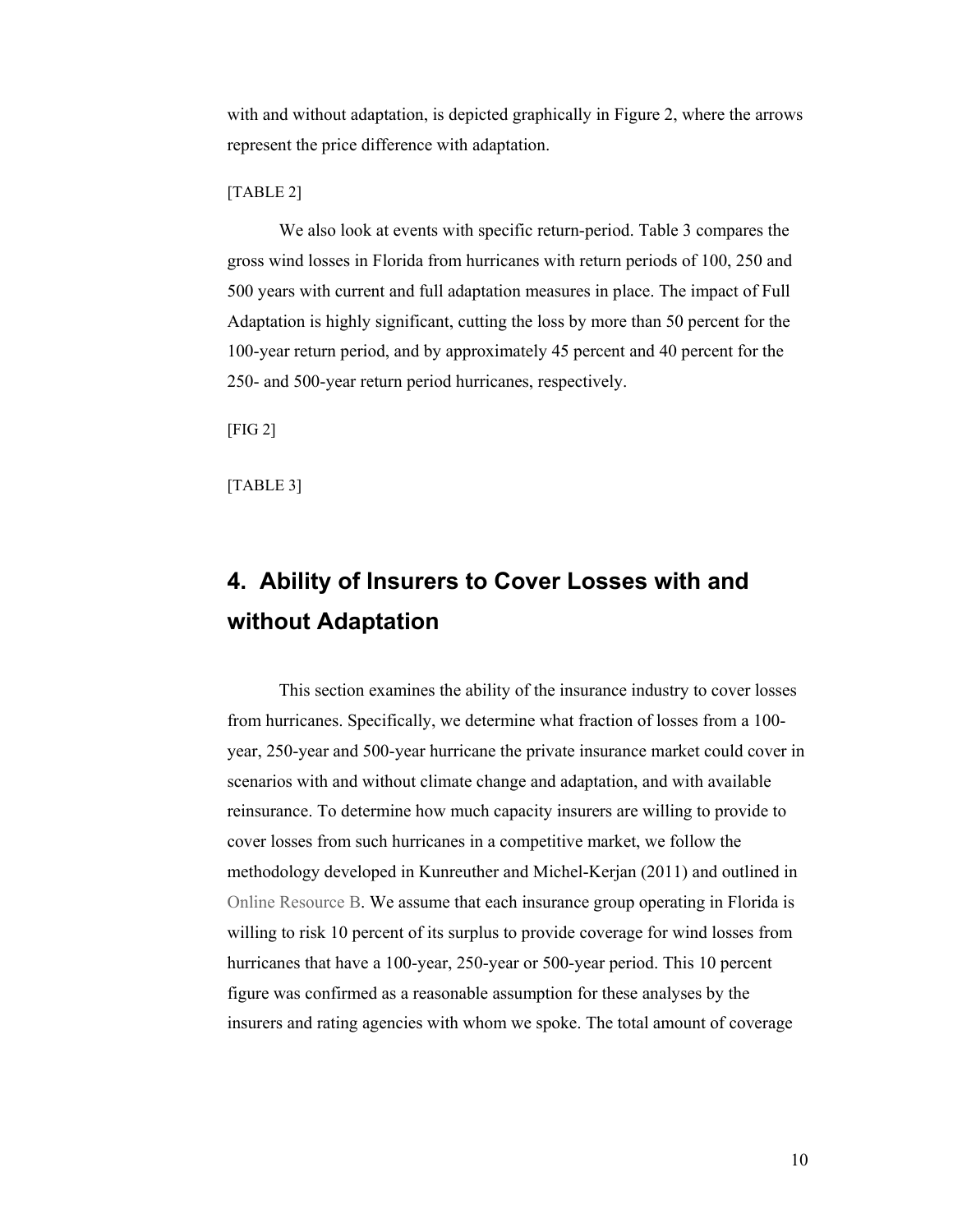that insurers would have available to cover losses from hurricanes in Florida that reflects 10% of their surplus would by \$15.4 billion.<sup>9</sup>

 We analyze the percentage of loss covered and the required surplus for full coverage of the risk by the private insurance industry, under the assumption that (a) insurers cannot purchase reinsurance (see results in Online Resource D, Fig S4 and S5) and (b) that they can purchase reinsurance to provide more hurricane risk coverage. The methodology is described in the supplemental online material along with a graphical representation of our findings with and *without* access to reinsurance.

 Table 4 focuses on the second assumption where insurers are provided with reinsurance. The findings in Table 5 indicate that with the current status of buildings in Florida (*Current Adaptation*) the insurance industry is not able to cover a significant portion of the losses even for hurricanes with 100-year return periods. Table 5 also indicates the significant impact that enforcement of building codes and retrofitting of existing properties would have on the ability of insurers to cover losses from these severe hurricanes (*Full Adaptation*).<sup>10</sup> To see this, one only has to look at the percentage of losses covered by insurers in the *Current Adaptation* case. For example, with the high climate change scenario and *Full Adaptation*, all structures will be insured for the 100-year hurricane in the year 2040 compared to only 62 percent in the *Current Adaptation* scenario. When reinsurance is available and all homes meet current building codes, insurers are able to cover all losses from hurricanes with 100-year return period and between 55 percent and 91 percent for hurricanes with 250-year return period as shown in Table 5. This percentage of coverage is much larger than for the *Current Adaptation* scenarios with reinsurance in place where insurers can cover between 32% and 50% of the losses from a hurricane with a 250-year return period.

<sup>&</sup>lt;sup>9</sup> In reality, of course, the determination by each insurer as to how much surplus it is willing to assign to a specific risk (e.g., wind damage) in Florida depends on its financial characteristics (assets, credit rating), the distribution of its portfolio for that risk and other risks in Florida as well as other states and other countries, and how much state insurance regulators allow it to charge to cover the risk

 $10$  The current analysis only reflects the benefits of adaptation measures. Some of these measures may not be cost-effective on existing structures but worthwhile undertaking when they are integrated into the design of new construction as shown by Aerts and Botzen (2011a) and Jones, Coulborne, Marshall, and Rogers (2006) for the design of buildings with respect to the flood risk.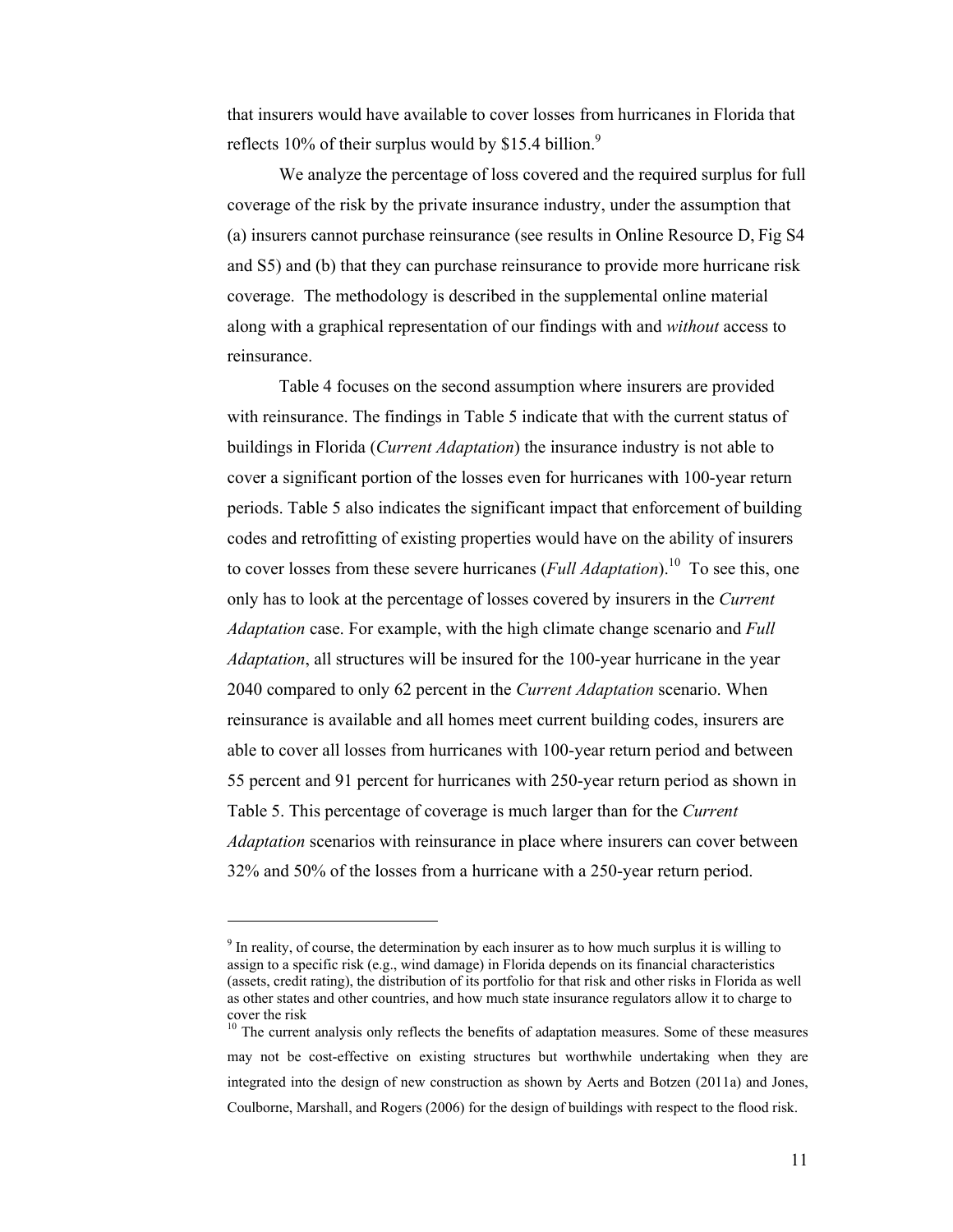$\overline{a}$ 

## **5. Discussion**

This paper constitutes a first attempt to systematically measure the implications of future climate scenarios for the pricing of catastrophe risk insurance, using the case of hurricane risk in the state of Florida, under various conditions of adaptation and reinsurance availability. Without adaptation and under a high climate change scenario, the price of insurance could increase significantly with insurance then becoming unaffordable for many people in Florida. Reinsurance and loss reduction measures can thus maintain the availability and affordability of insurance in Florida, even under a worse-case climate change scenario. Enforcing adaptation measures based on existing building codes, as well as retrofitting existing properties, should enable insurers to cover a much larger percentage of the losses in Florida.

Not only does adaptation significantly reduce the estimated price for any given climate scenario, but it also substantially reduces the uncertainty in the price of insurance. For example for a hard market in 2020 the range for the high and low climate change scenarios under the *Full Adaptation* scenario (i.e., with all buildings retrofitted to meet the Florida Building Code 2004) is \$5-6 billion compared to a premium range of \$10-14 billion with the existing status of buildings (*Current Adaptation)*.

These results have important public policy implications given the recent changes in the dynamics of insurance markets in Florida. In the aftermath of the devastating 2004 and 2005 hurricane seasons, primary insurers filed for rate increases but only a portion of their requests were approved by the state insurance regulator.<sup>11</sup> This led many large insurers to significantly reduce the amount of coverage they provided in hurricane-prone regions of the state. During this same period, the state-run insurance company, Citizens Property Insurance Corporation,

<sup>&</sup>lt;sup>11</sup>There has been considerable tension in the past few years between the private insurance industry and the state-run insurance regulator in Florida. Insurers want to increase premiums to reflect a change in market conditions while the insurance regulator wishes to suppress premiums so as to make the cost of insurance affordable.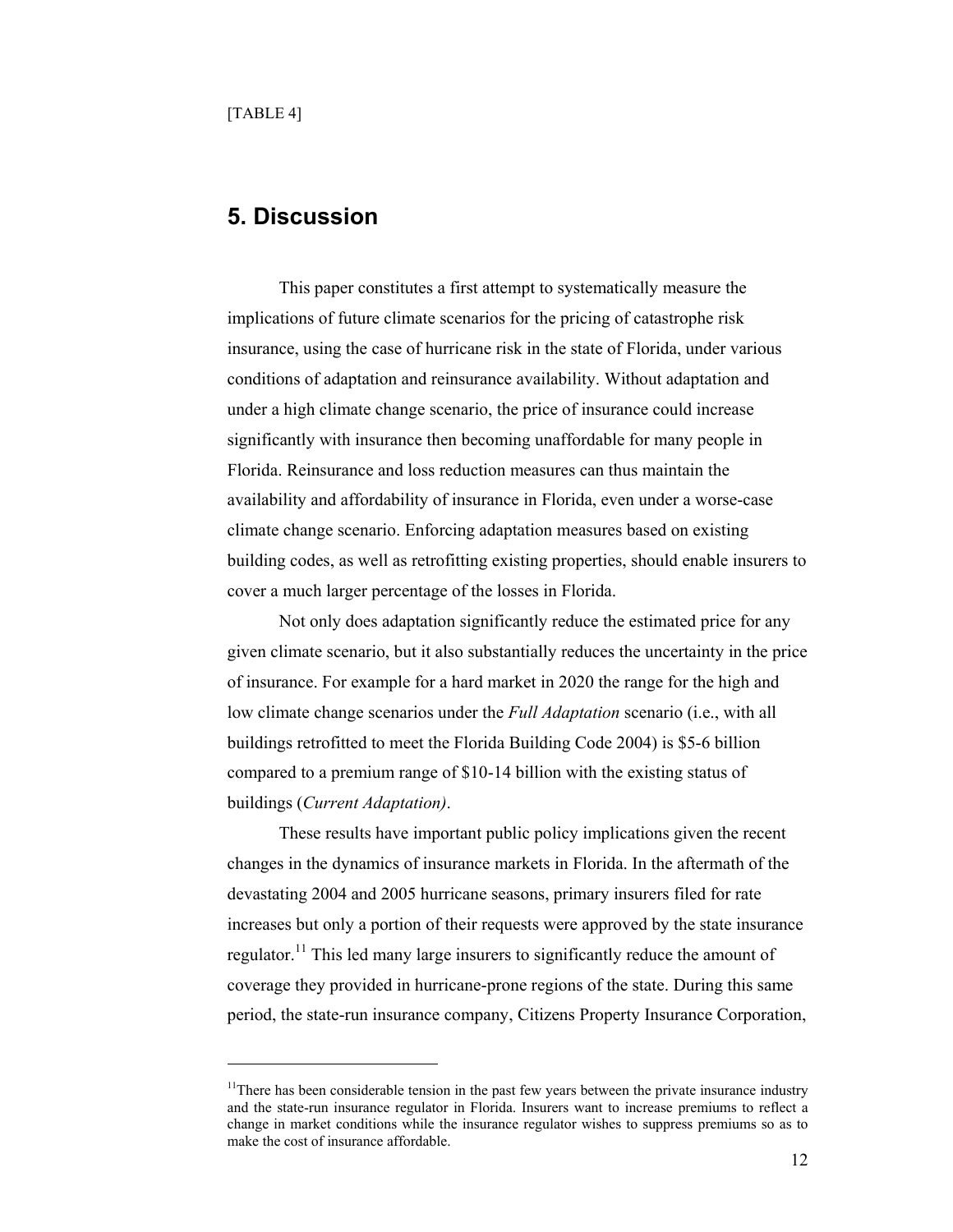was permitted by the legislature to charge lower (subsidized) rates than many of its private competitors, so that it became the largest provider of homeowners' insurance in Florida.

According to the law, Citizens will be able to recoup any deficit it faces in the aftermath of another major hurricane against its private competitors in Florida (so-called post-event assessment). Those insurers will then have to levy this amount against their own policyholders. This move from private insurance to hybrid public insurance with post-disaster funding against the private sector occurred because many residents on the coast felt that they were being charged too much by private insurers after the hurricanes of 2004 and 2005. However, this immediate benefit to the consumer may result in reduced societal resilience to hurricane risk and greater impacts in the long-term. Kunreuther and Michel-Kerjan (2011) show quantitatively that following the 2004-2005 hurricane seasons, Citizens did not have the necessary reserves to handle another series of major hurricanes because its premiums were inadequate to cover the risks. While Citizens has seen its reserves grow in the past few years due to the absence of Florida hurricanes, its financial situation is unstable in the long term due to the subsidized prices it charges for coverage. If there is an increase in hurricane activity in Florida, Citizens financial situation will be even more precarious. Future research could expand the scope of the analysis undertaken in this paper by integrating other climate projections and incorporating the cost of adaptation measures into the analysis. One could then undertake a meaningful benefit-cost analysis under different annual discount rates and time horizons. The resulting premium reductions provided by insurers to property owners could then be compared with the costs of a multi-year loan designed to encourage investment in these risk reduction measures. The *Full Adaptation* scenario, which represents retrofitting eighty-five percent of properties so that they meet the Florida Building Code 2004, is an extreme measure that will be costly to implement. Further research should explore other options, such as retrofitting the highest risk homes and strengthening codes in areas with the highest hurricane risk.

This study has explored only the impacts of climate change on losses. An important (and much less uncertain) driver of losses in Florida is population growth and the accumulation of assets in hurricane-prone areas. Projections of the U.S. Census Bureau suggest that by 2020, the population of Florida could be more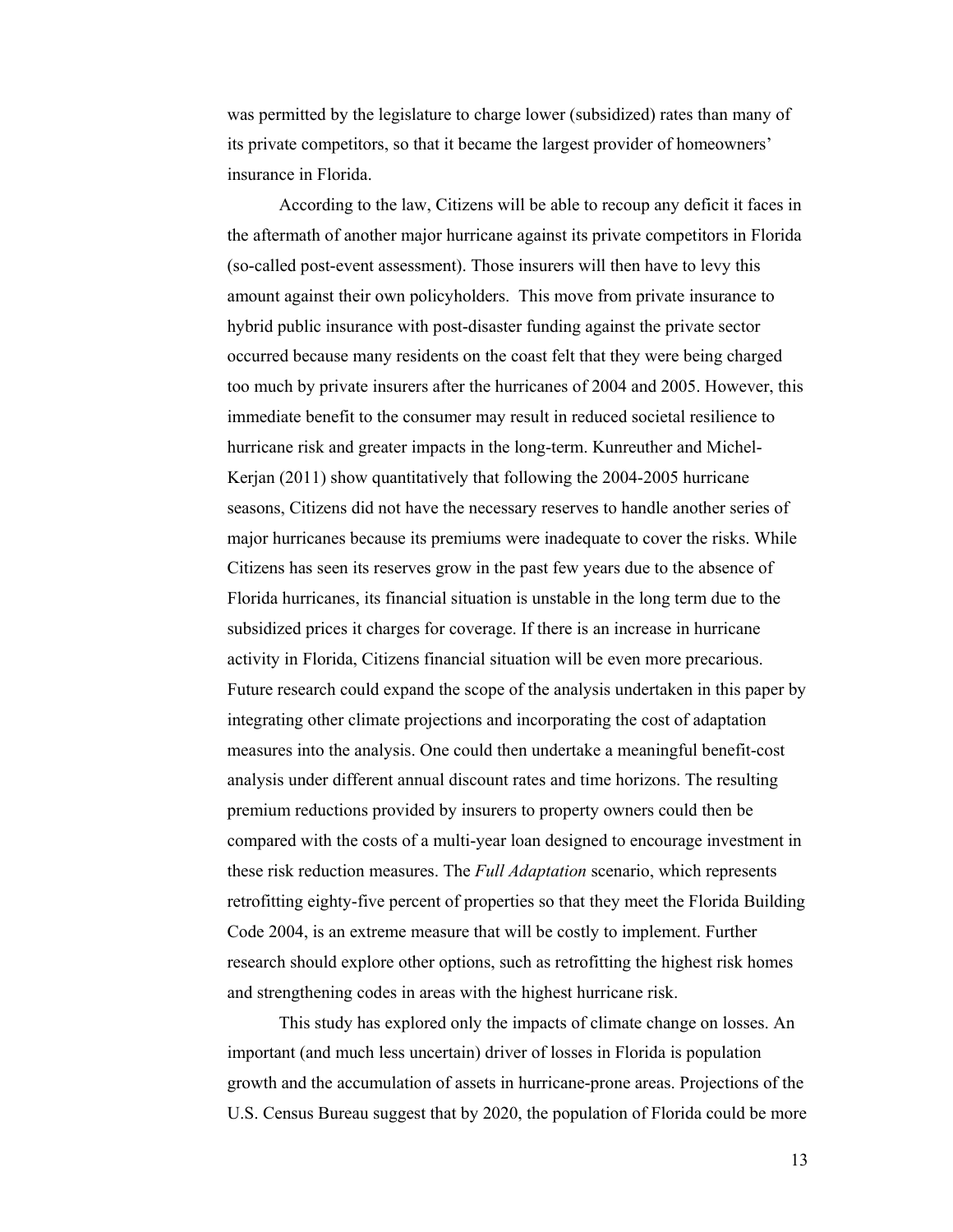than 20 percent higher than in 2010. If we assume that the spatial distribution of exposure remains constant, this suggests that aggregate losses could increase by an additional 20 percent higher in 2020 (and much more in some counties of the state). Exposure is growing fastest in hurricane and flood prone locations in urban areas on the coast. The effect of this trend on the availability and price of insurance is an open question for further study.

Research is also required to explore approaches to enhance the uptake of risk reduction measures. Our study demonstrates the considerable financial benefits of adaptation, but empirical evidence reveals that many people do not invest voluntarily in such measures even when they are cost effective. It is thus important to appreciate the challenges in incentivizing individuals and enterprises located in disaster-prone areas to invest in those measures and purchase adequate levels of insurance coverage so as to reduce the need for government disaster relief (Kunreuther, Meyer and Michel-Kerjan, in press). Jaffee et al. (2010) and Michel-Kerjan and Kunreuther (2011) propose encouraging homeowners to invest in cost-effective adaptation measures through multi-year insurance contracts. These multi-year contracts would make the probability of a disaster occurring during the length of the contract more salient and the benefits of adaptation clearer.<sup>12</sup>

## **6. Conclusions**

 $\overline{a}$ 

Recent state-of-the-art climate projections indicate the potential for an increase in hurricane risk in Florida. This paper has attempted to systematically measure the implications of such scenarios for the affordability and availability of private insurance for homeowners. We focus our analyses on two scenarios that represent an upper and lower bound based on current dynamically-based model projections.

We find that the total price of insurance for Florida (assuming constant exposure) could increase significantly by 2040, from \$12.9 billion (in 1990) to \$14.2 billion, under hard market conditions. Under the lower bound projection, premiums could decline to \$9.4 billion by 2040. Taking a broader range of

 $12$  See Aerts and Botzen (2011b) for an application of this concept to flood in the Netherlands.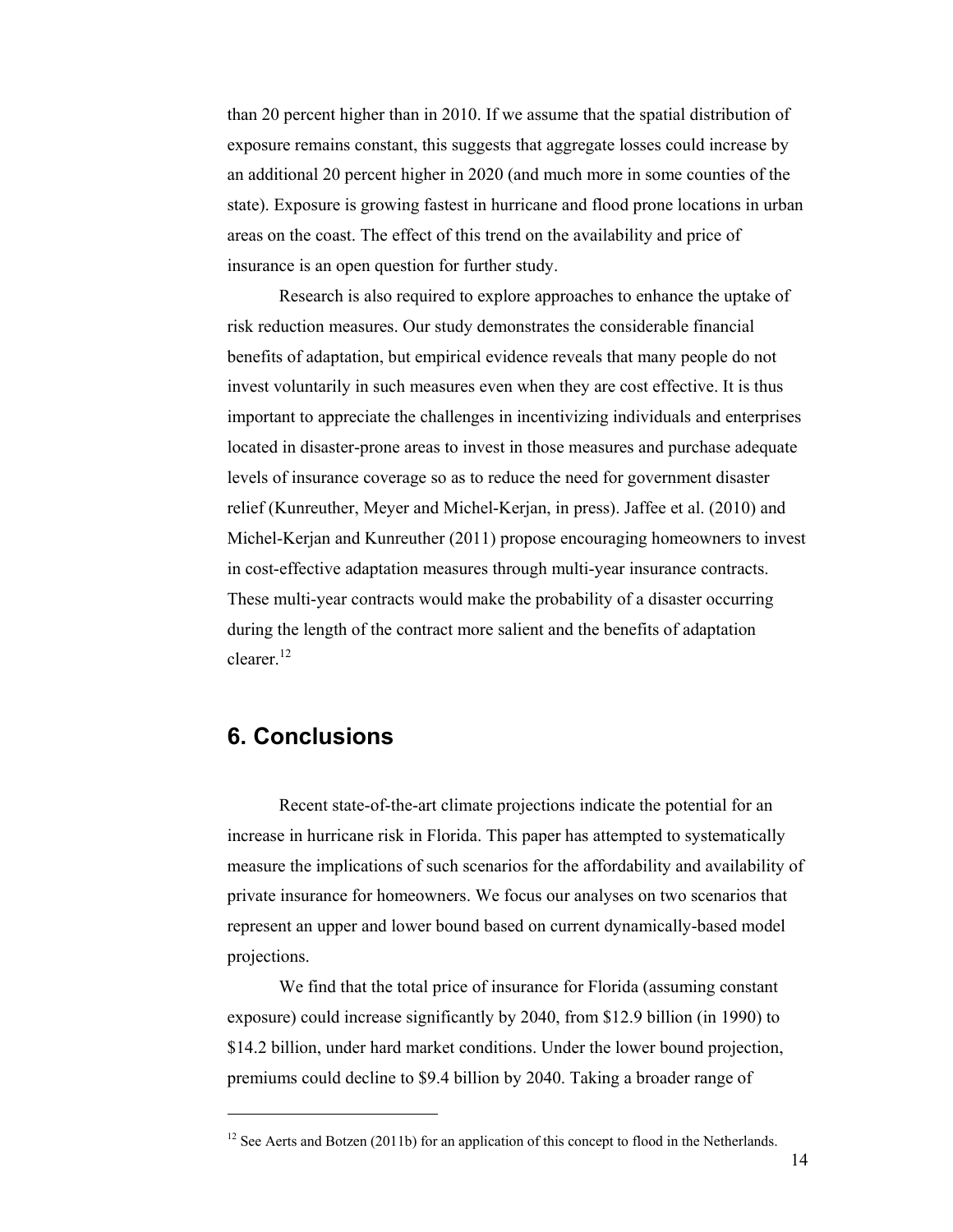climate change scenarios, prices could be between \$4.7 and \$32.1 billion by 2040. The upper end of this range could suggest that insurance becomes unaffordable for many people in Florida. Adaptation significantly reduces losses and premiums under all scenarios and extends the amount of coverage that could be provided by the private insurance market. The implementation of loss reduction measures and provision of reinsurance against catastrophic losses can increase the availability of insurance in Florida and make it more affordability to residents of the state even under a high loss climate change scenario.

#### Acknowledgements

This research is part of an ongoing collaboration between the Risk Management and Decision Processes Center at the Wharton School of the University of Pennsylvania, the Centre for Climate Change Economics and Policy (CCCEP) at the LSE and Risk Management Solutions (RMS). The paper has benefited from excellent research assistance by Peter Eschenbrenner and Chieh Ou-Yang, editorial assistance by Carol Heller, and comments on an earlier version by Jeroen Aerts, Wouter Botzen, and Simon Dietz. We would like to thank Risk Management Solutions for providing some of the data on hurricane risks in Florida which made our analysis possible. We acknowledge partial support from the Wharton Risk Center's Extreme Events project, the National Science Foundation (SES-1062039 and 1048716), Center for Climate and Energy Decision Making (NSF Cooperative Agreement SES-0949710 with Carnegie Mellon University), and Center for Research on Environmental Decisions (CRED; NSF Cooperative Agreement SES-0345840 to Columbia University). Dr. Ranger acknowledges the support of the UK Economic and Social Research Council (ESRC) and Munich Re.

#### **References**

Aerts JCJH, Botzen WJW (2011a) Climate-resilient waterfront development in New York City: Bridging flood insurance, building codes, and flood zoning. Annals of the New York Academy of Sciences 1227:1-82

Aerts J, Botzen W (2011b) Climate change impacts on pricing long-term flood insurance: A comprehensive study for the Netherlands. Global Environmental Change 21(3):1045-1060

Bender M, Knutson T, Tuleya R, Sirutis J, Vecchi G, Garner S, Held I (2010) Modeled Impact of Anthropogenic Warming on the Frequency of Intense Atlantic Hurricanes. Science 327(5964): 454–458

Bouwer LM, Crompton RP, Faust E, Höppe P, Pielke R Jr (2007) Confronting Disaster Losses. Science 318, November 2, 753

Cummins D, Mahul O (2009) Catastrophe Risk Financing in Developing Countries: Principles for Public Intervention. World Bank, Washington DC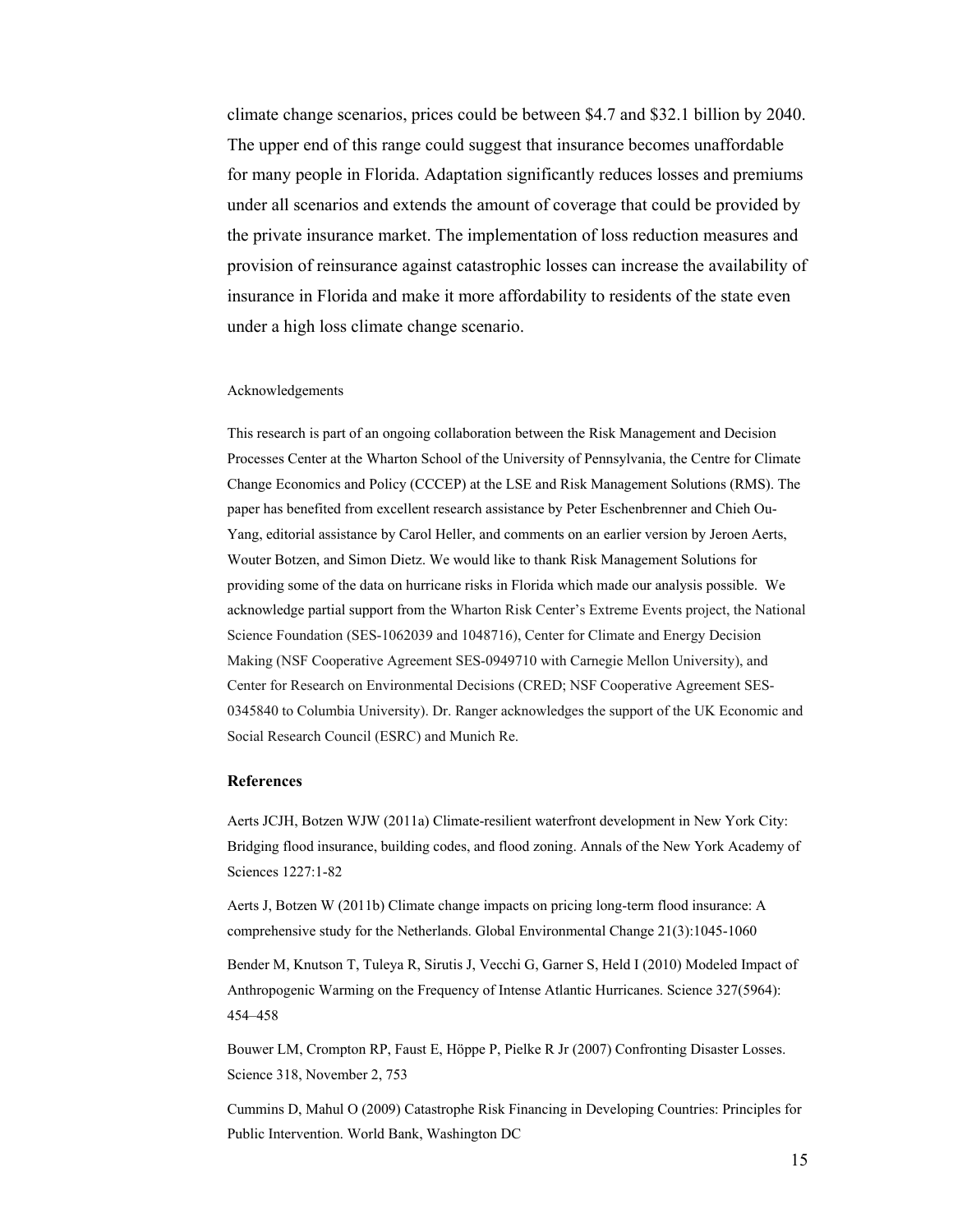Hegerl GC, Zwiers FW, Braconnot P, Gillett NP, Luo Y, Marengo Orsini JA, Nicholls N, Penner JE, Stott PA (2007) Understanding and Attributing Climate Change. In: *Climate Change 2007: The Physical Science Basis. Contribution of Working Group I to the Fourth Assessment Report of the Intergovernmental Panel on Climate Change* [Solomon, S., D. Qin, M. Manning, Z. Chen, M. Marquis, K.B. Averyt, M. Tignor and H.L. Miller (eds.)]. Cambridge University Press, Cambridge, United Kingdom and New York, NY, USA

Hoeppe P, Gurenko E (2006) Scientific and Economic Rationales for Innovative Climate Insurance Solutions. In: Gurenko E, (ed.) Climate Change and Insurance*: Disaster Risk Financing in Developing Countries.* Earthscan: 2007

Intergovernmental Panel on Climate Change (2007) Climate Change 2007, Intergovernmental Panel on Climate Change, January. Geneva, Switzerland

Jaffee D, Kunreuther H, Michel-Kerjan E (2010) Long term property Insurance. Journal of Insurance Regulation 29(07):167-187, Fall 2010

Jones CP, Coulborne WL, Marshall J, Rogers SM (2006) Evaluation of the National Flood Insurance Program's Building Standards. American Institutes for Research, Washington DC. pp. 1–118

Knutson T, McBride J, Chan J, Emanuel K, Holland G, Landsea C, Held I, Kossin J, Srivastava AK, Sugi M (2010) Tropical Cyclones and Climate Change. *Nature Geoscience* 3:157–163.

Kunreuther H, Meyer RJ, Michel-Kerjan E (In press). Strategies for Better Protection against Catastrophic Risks. In: Shafir E (ed) Behavioral Foundations of Policy. Princeton, NJ: Princeton University Press

Kunreuther, H. and E. Michel-Kerjan (2011) At War with the Weather: Managing Large-Scale Risks in a New Era of Catastrophes, paperback edition. Cambridge, MA: MIT Press

Michel-Kerjan E, Kunreuther H (2011) Reforming Flood Insurance. Science 333: 408-409

Michel-Kerjan E (2010) Catastrophe Economics: The National Flood Insurance Program. Journal of Economic Perspectives 24(4):165-186

Munich Re (2011) Topics Geo. Natural Catastrophes 2010. Munich: Munich Re. www.munichre.com/publications/302-06735\_en.pdf

Pielke R Jr, Gratz J, Landsea C, Collins D, Saunders M, Musulin, R (2008). Normalized hurricane damage in the United States: 1900–2005. Natural Hazards Review 9(1):29-42

Ranger N, Niehörster F (2011) Deep Uncertainty in Long-term Hurricane Risk: Scenario Generation and the Implications for Planning Adaptation. Working Paper 61 of the Centre for Climate Change Economics and Policy, London School of Economics

Risk Management Solutions (RMS) (2010) Study of Florida's Windstorm Mitigation Credits: Assessing the Impact on the Florida Insurance Market.

http://www.rms.com/publications/RMS\_Study\_of\_Floridas\_Windstorm\_Mitigation\_Credits.pdf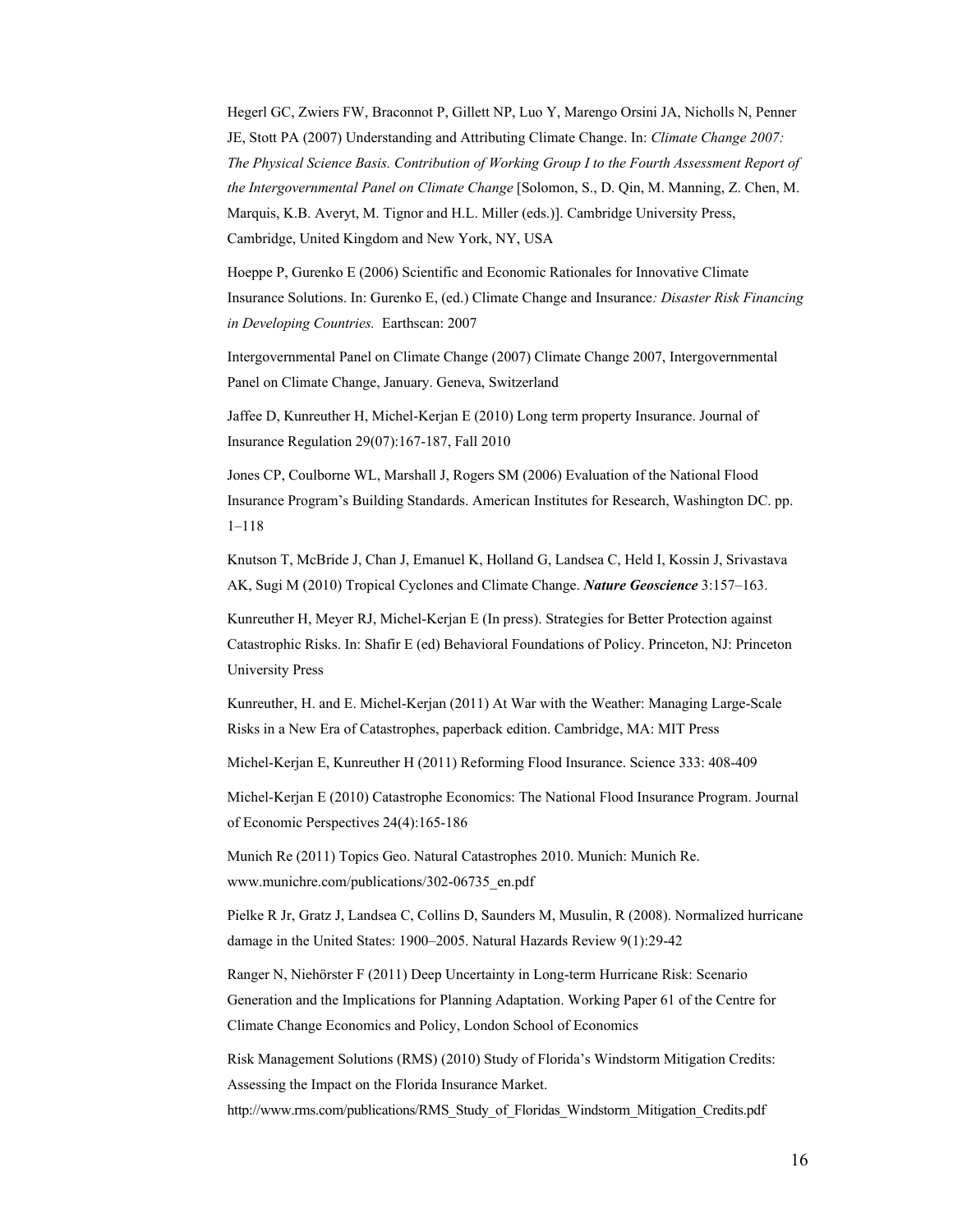Stern Review (2006) The economics of climate change. H. M. Treasury. December. Available at https://webserv.dec.uc.pt/weboncampus/getFile.do?tipo=2&id=3468

Vecchi GA, Swanson KL, Soden BJ (2008) Whither hurricane activity? Science 322:687-689, doi:10.1126/science.1164396

### FIGURE LEGENDS

Fig 1 Loss Layers of the Florida Residential Portfolio for Different Return Periods (baseline 1990 climate conditions and current adaptation)

Fig 2 Change in Price of Insurance with Full Adaptation for the High and Low Climate Change Scenarios

## TABLES

Table 1a Price of Insurance under Low Climate Change Scenario

| Low Estimate |                            | All    | Layer 0  | Layer 1  | Layer 2   | Layer 3    | Layer 4        | Layer 5         |
|--------------|----------------------------|--------|----------|----------|-----------|------------|----------------|-----------------|
|              |                            | Layers | $0-4$ yr | $4-7$ yr | $7-14$ yr | $14-40$ yr | $40-$<br>145yr | 145yr<br>$^{+}$ |
|              |                            |        |          |          |           |            |                |                 |
| 1990         | PRICE (SOFT) \$<br>billion | \$9.3  | \$0.8    | \$1.4    | \$2.0     | \$2.7      | \$3.3          | \$4.3           |
|              | PRICE (HARD) \$<br>billion | \$12.9 | \$1.0    | \$1.9    | \$2.9     | \$4.0      | \$5.2\$        | \$7.1           |
|              |                            |        |          |          |           |            |                |                 |
| 2020         | PRICE (SOFT) \$<br>billion | \$7.3  | \$0.3    | \$0.9    | \$1.5     | \$2.2      | \$2.6          | \$3.9           |
|              | PRICE (HARD) \$<br>billion | \$10.3 | \$0.4    | \$1.2    | \$2.1     | \$3.19     | \$4.1          | \$6.4           |
|              |                            |        |          |          |           |            |                |                 |
| 2040         | PRICE (SOFT) \$<br>billion | \$6.6  | \$0.2\$  | \$0.7    | \$1.3     | \$1.9      | \$2.4          | \$3.7           |
|              | PRICE (HARD) \$<br>billion | \$9.3  | \$0.3\$  | \$0.9    | \$1.8     | \$2.9      | \$3.7          | \$6.0           |

Table 1b Price of Insurance under High Climate Change Scenario

|                      |                            |               | Layer $0$ | Layer 1  | Layer 2   | Layer 3     | Layer 4        | Layer 5 |
|----------------------|----------------------------|---------------|-----------|----------|-----------|-------------|----------------|---------|
| <b>High Estimate</b> |                            | All<br>Layers | $0-4$ yr  | $4-7$ yr | $7-14$ yr | 14-40<br>vr | $40-$<br>145yr | 145yr   |
|                      |                            |               |           |          |           |             |                |         |
| 1990                 | PRICE (SOFT) \$<br>billion | \$9.3         | \$0.8     | \$1.4    | \$2.0     | \$2.7       | \$3.3          | \$4.3   |
|                      | PRICE (HARD) \$<br>billion | \$12.9        | \$1.0     | \$1.9    | \$2.9     | \$4.0       | \$5.2          | \$7.1   |
|                      |                            |               |           |          |           |             |                |         |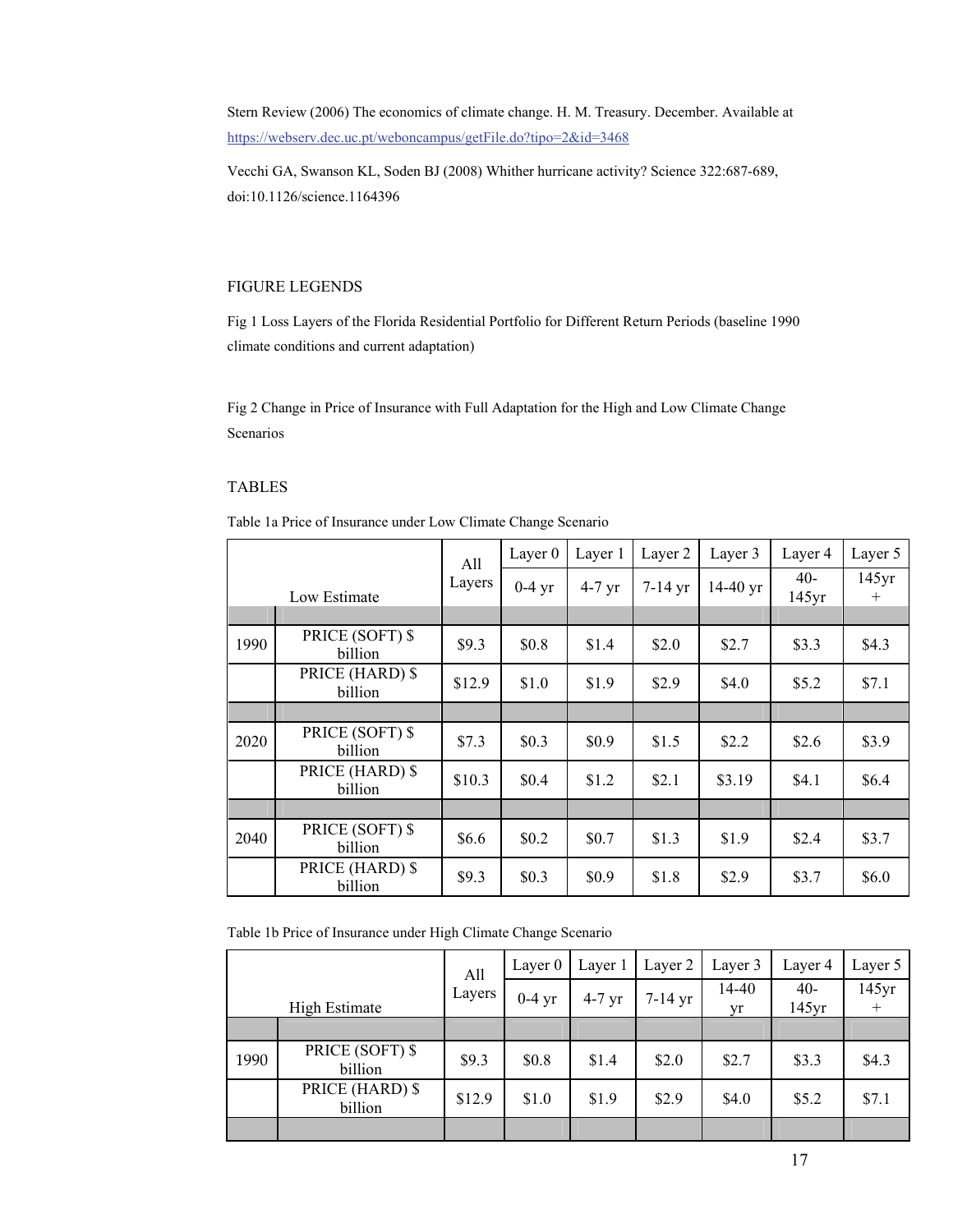| 2020 | PRICE (SOFT) \$<br>billion | \$9.8  | \$0.8 | \$1.5 | \$2.1 | \$2.9  | \$3.5 | \$4.5 |
|------|----------------------------|--------|-------|-------|-------|--------|-------|-------|
|      | PRICE (HARD) \$<br>billion | \$13.5 | \$1.1 | \$2.1 | \$3.1 | \$4.30 | \$5.5 | \$7.3 |
|      |                            |        |       |       |       |        |       |       |
| 2040 | PRICE (SOFT) \$<br>billion | \$10.3 | \$0.9 | \$1.7 | \$2.3 | \$3.1  | \$3.7 | \$4.6 |
|      | PRICE (HARD) \$<br>billion | \$14.2 | \$1.2 | \$2.3 | \$3.3 | \$4.6  | \$5.8 | \$7.5 |

Table 2 Change in price of insurance over time under full adaptation for hard market

| High Climate Change Scenario<br>Year<br><b>Current Adaptation</b> |                        |                           | Low Climate Change Scenario |               |  |  |
|-------------------------------------------------------------------|------------------------|---------------------------|-----------------------------|---------------|--|--|
|                                                                   | <b>Full Adaptation</b> | <b>Current Adaptation</b> | <b>Full Adaptation</b>      |               |  |  |
| 1990                                                              | \$12.9 billion         | \$5.8 billion             | \$12.9 billion              | \$5.8 billion |  |  |
| 2020                                                              | \$13.5 billion         | \$6.3 billion             | \$10.3 billion              | \$5.0 billion |  |  |
| 2040                                                              | \$14.2 billion         | \$7.2 billion             | \$9.3 billion               | \$4.4 billion |  |  |

Table 3 Effect of Full Adaptation on Hurricane Wind Losses (\$ billions)

| Adaptation case           |         | 1990  |             | 2020         | 2040        |              |  |
|---------------------------|---------|-------|-------------|--------------|-------------|--------------|--|
|                           | Return  |       | Low Climate | High Climate | Low Climate | High Climate |  |
|                           | period  | All   | Change      | Change       | Change      | Change       |  |
|                           | (years) |       | Scenario    | Scenario     | Scenario    | Scenario     |  |
|                           |         |       |             |              |             |              |  |
| <b>Current Adaptation</b> | 100     | \$51  | \$44        | \$55         | \$36        | \$63         |  |
|                           | 250     | \$80  | \$73        | \$88         | \$64        | \$100        |  |
|                           | 500     | \$113 | \$107       | \$116        | \$92        | \$126        |  |
|                           |         |       |             |              |             |              |  |
| Full Adaptation           | 100     | \$24  | \$20        | \$27         | \$15        | \$34         |  |
|                           | 250     | \$46  | \$39        | \$51         | \$35        | \$57         |  |
|                           | 500     | \$68  | \$60        | \$72         | \$51        | \$78         |  |

Table 4 Percentage of loss covered and required surplus for full coverage by insurers with

reinsurance. Comparison of Current and Full Adaptation (\$ billions)

| Year | Scenario | Return<br>Period<br>(years) | Gross<br>Losses | Reinsurance<br>Coverage | Unreinsured<br>Losses | Percent of<br>Market<br>Covered | Gross<br>Losses | Reinsurance<br>Coverage   | Unreinsured<br>Losses | Percent of<br>Market<br>Covered |  |
|------|----------|-----------------------------|-----------------|-------------------------|-----------------------|---------------------------------|-----------------|---------------------------|-----------------------|---------------------------------|--|
|      |          |                             |                 | <b>Full Adaptation</b>  |                       |                                 |                 | <b>Current Adaptation</b> |                       |                                 |  |
|      |          | 100                         | \$24            | \$14.3                  | \$9.4                 | 100%                            | \$51            | \$30.6                    | \$20.1                | 76%                             |  |
| 1990 |          | 250                         | \$46            | \$23.6                  | \$22.1                | 70%                             | \$80            | \$41.5                    | \$38.8                | 40%                             |  |
|      |          | 500                         | \$68            | \$29.2\$                | \$38.6                | 40%                             | \$113           | \$48.5                    | \$64.0                | 24%                             |  |